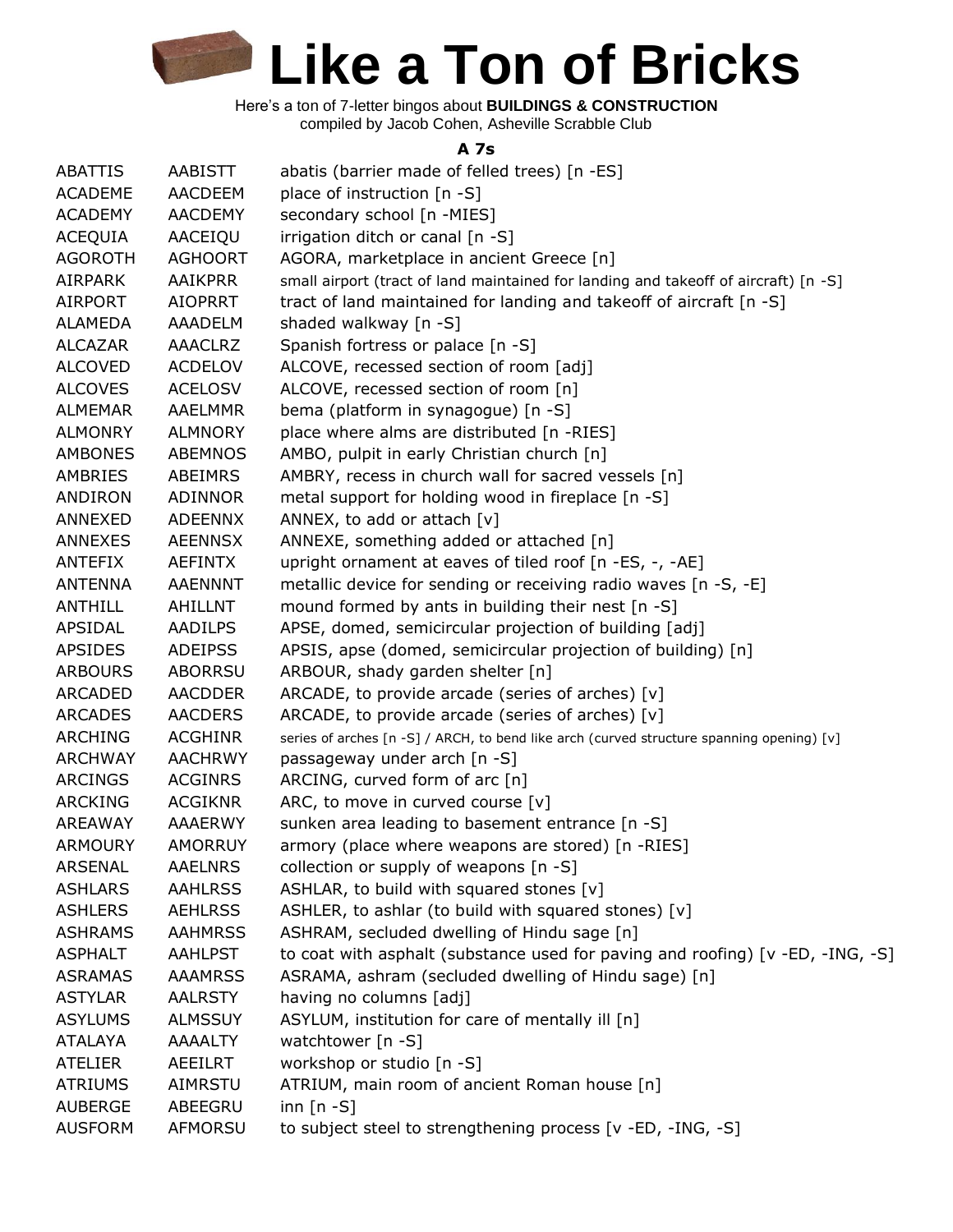Here's a ton of 7-letter bingos about **BUILDINGS & CONSTRUCTION**

compiled by Jacob Cohen, Asheville Scrabble Club

| <b>AVENUES</b> | <b>AEENSUV</b> | AVENUE, wide street [n]                                                       |
|----------------|----------------|-------------------------------------------------------------------------------|
| AWNINGS        | <b>AGINNSW</b> | AWNING, rooflike canvas cover [n]                                             |
| <b>AZULEJO</b> | <b>AEJLOUZ</b> | type of ceramic tile [n -S]                                                   |
|                |                | <b>B</b> 7s                                                                   |
| <b>BACKHOE</b> | ABCEHKO        | to use backhoe (type of excavating machine) [v -D, -EING, -S]                 |
| <b>BACKLOT</b> | <b>ABCKLOT</b> | outdoor area in movie studio [n -S]                                           |
| <b>BAGNIOS</b> | ABGINOS        | BAGNIO, brothel (house of prostitution) [n]                                   |
| <b>BAILEYS</b> | ABEILSY        | BAILEY, outer castle wall [n]                                                 |
| <b>BALCONY</b> | <b>ABCLNOY</b> | elevated platform [n -NIES]                                                   |
| <b>BANKITS</b> | ABIKNST        | BANKIT, raised sidewalk [n]                                                   |
| <b>BARNIER</b> | ABEINRR        | BARNY, resembling barn in size, shape, or smell [adj]                         |
| <b>BARNING</b> | <b>ABGINNR</b> | BARN, to store in barn (large storage building) [v]                           |
| <b>BASILAR</b> | AABILRS        | basal (pertaining to foundation) [adj]                                        |
| <b>BASILIC</b> | ABCIILS        | pertaining to basilica (ancient Roman building) [adj]                         |
| <b>BASTILE</b> | ABEILST        | bastille (prison) [n -S]                                                      |
| <b>BASTION</b> | <b>ABINOST</b> | fortified place [n -S]                                                        |
| <b>BATTENS</b> | ABENSTT        | BATTEN, to fasten with strips of wood [v]                                     |
| <b>BAZAARS</b> | <b>AAABRSZ</b> | BAZAAR, marketplace [n]                                                       |
| <b>BEANERY</b> | <b>ABEENRY</b> | cheap restaurant [n -RIES]                                                    |
| <b>BEDROOM</b> | <b>BDEMOOR</b> | room for sleeping [n -S]                                                      |
| <b>BEDSITS</b> | <b>BDEISST</b> | BEDSIT, one-room apartment [n]                                                |
| <b>BEEHIVE</b> | <b>BEEEHIV</b> | hive for bees [n -S]                                                          |
| <b>BEEYARD</b> | ABDEERY        | apiary (place where bees are kept) [n -S]                                     |
| <b>BELTWAY</b> | <b>ABELTWY</b> | highway around urban area [n -S]                                              |
| <b>BERMING</b> | <b>BEGIMNR</b> | BERM, to provide with berm (ledge) [v]                                        |
| <b>BETHELS</b> | <b>BEEHLST</b> | BETHEL, holy place [n]                                                        |
| <b>BIELDED</b> | <b>BDDEEIL</b> | BIELD, to shelter [v]                                                         |
| <b>BIFOLDS</b> | <b>BDFILOS</b> | BIFOLD, two-piece door [n]                                                    |
| <b>BIGGING</b> | <b>BGGGIIN</b> | biggin (house) [n -S]                                                         |
| <b>BIGGINS</b> | <b>BGGIINS</b> | BIGGIN, house [n]                                                             |
| <b>BILEVEL</b> | BEEILLV        | house having two levels [n -S]                                                |
| <b>BILLETS</b> | <b>BEILLST</b> | BILLET, to lodge soldiers [v]                                                 |
| <b>BINDERY</b> | <b>BDEINRY</b> | place where books are bound [n -RIES]                                         |
| <b>BIOTRON</b> | <b>BINOORT</b> | climate-controlled chamber [n -S]                                             |
| <b>BISTROS</b> | <b>BIORSST</b> | BISTRO, small tavern (place where liquor is sold to be drunk on premises) [n] |
| <b>BITUMEN</b> | <b>BEIMNTU</b> | asphalt [n -S]                                                                |
| <b>BOATELS</b> | <b>ABELOST</b> | BOATEL, waterside hotel [n]                                                   |
| <b>BODEGAS</b> | <b>ABDEGOS</b> | BODEGA, grocery store [n]                                                     |
| <b>BOOTERY</b> | <b>BEOORTY</b> | shoe store [n -RIES]                                                          |
| <b>BORDELS</b> | <b>BDELORS</b> | BORDEL, brothel (house of prostitution) [n]                                   |
| <b>BORSTAL</b> | <b>ABLORST</b> | reformatory [n -S]                                                            |
| <b>BOTHIES</b> | <b>BEHIOST</b> | BOTHY, hut in Scotland [n]                                                    |
| <b>BOUDOIR</b> | <b>BDIOORU</b> | woman's bedroom [n -S]                                                        |
| <b>BREWERY</b> | <b>BEERRWY</b> | place for brewing [n -RIES]                                                   |
| <b>BREWPUB</b> | <b>BBEPRUW</b> | restaurant that sells beverages brewed on premises [n -S]                     |
| <b>BRICKED</b> | <b>BCDEIKR</b> | BRICK, to build with bricks (blocks of clay) [v]                              |
|                |                |                                                                               |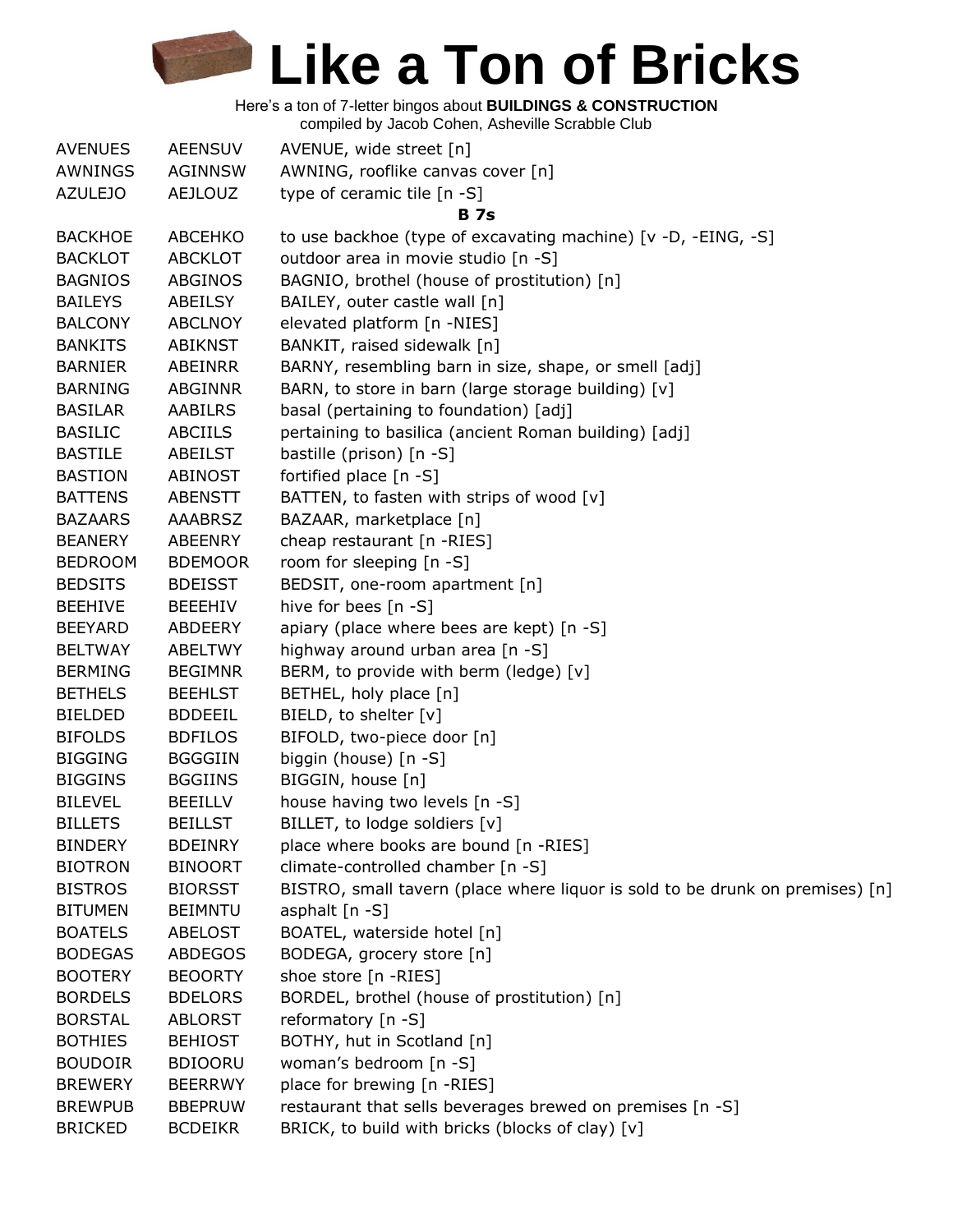Here's a ton of 7-letter bingos about **BUILDINGS & CONSTRUCTION** compiled by Jacob Cohen, Asheville Scrabble Club

| <b>BRIDGED</b> | <b>BDDEGIR</b> | BRIDGE, to connect (to join together) [v]                                        |
|----------------|----------------|----------------------------------------------------------------------------------|
| <b>BRIDGES</b> | <b>BDEGIRS</b> | BRIDGE, to connect (to join together) [v]                                        |
| <b>BROTHEL</b> | <b>BEHLORT</b> | house of prostitution [n -S]                                                     |
| <b>BUILDED</b> | <b>BDDEILU</b> | BUILD, to construct [v]                                                          |
| <b>BUILDER</b> | <b>BDEILRU</b> | one that builds (to construct) [n -S]                                            |
| <b>BULWARK</b> | <b>ABKLRUW</b> | to fortify with defensive wall [v -ED, -ING, -S]                                 |
| <b>BUNKIES</b> | <b>BEIKNSU</b> | BUNKIE, small separate building for guests [n]                                   |
| <b>BUSTEES</b> | <b>BEESSTU</b> | BUSTEE, slum in India [n]                                                        |
| <b>BUTLERY</b> | <b>BELRTUY</b> | storage room [n -RIES]                                                           |
| <b>BYPATHS</b> | <b>ABHPSTY</b> | BYPATH, indirect road [n]                                                        |
| <b>BYROADS</b> | <b>ABDORSY</b> | BYROAD, side road [n]                                                            |
|                |                | C <sub>7s</sub>                                                                  |
| <b>CABANAS</b> | <b>AAABCNS</b> | CABANA, small cabin [n]                                                          |
| CABINED        | ABCDEIN        | CABIN, to live in cabin (roughly built house) [v]                                |
| <b>CAMERAE</b> | <b>AACEENR</b> | CAMERA, judge's chamber [n]                                                      |
| <b>CAMERAL</b> | <b>AACELMR</b> | CAMERA, judge's chamber [adj]                                                    |
| <b>CAMERAS</b> | <b>AACEMRS</b> | CAMERA, judge's chamber [n]                                                      |
| <b>CANNERY</b> | <b>ACENNRY</b> | place where food is canned [n -RIES]                                             |
| <b>CANTINA</b> | <b>AACINNT</b> | saloon (tavern (place where liquor is sold to be drunk on premises)) [n -S]      |
| CAPITOL        | <b>ACILOPT</b> | building occupied by state legislature [n -S]                                    |
| <b>CAPTIVE</b> | <b>ACEIPTV</b> | prisoner (one that is imprisoned) [n -S]                                         |
| <b>CARBARN</b> | <b>AABCNRR</b> | garage for buses [n -S]                                                          |
| <b>CARPORT</b> | <b>ACOPRRT</b> | shelter for car [n -S]                                                           |
| <b>CARVERY</b> | <b>ACERRVY</b> | buffet restaurant serving roast beef [n -RIES]                                   |
| <b>CARWASH</b> | <b>AACHRSW</b> | establishment equipped to wash automobiles [n -ES]                               |
| <b>CASERNE</b> | <b>ACEENRS</b> | casern (barracks for soldiers) [n -S]                                            |
| <b>CASERNS</b> | <b>ACENRSS</b> | CASERN, barracks for soldiers [n]                                                |
| CASINOS        | <b>ACINOSS</b> | CASINO, gambling room [n]                                                        |
| <b>CASITAS</b> | <b>AACISST</b> | CASITA, small house [n]                                                          |
| <b>CATTERY</b> | <b>ACERTTY</b> | establishment for breeding cats [n -RIES]                                        |
| <b>CAUSEYS</b> | <b>ACESSUY</b> | CAUSEY, paved road [n]                                                           |
| <b>CEILERS</b> | <b>CEEILRS</b> | CEILER, one that ceils (to furnish with ceiling) [n]                             |
| <b>CEILING</b> | <b>CEGIILN</b> | overhead lining of room [n -S]                                                   |
| <b>CELLARS</b> | <b>ACELLRS</b> | CELLAR, to store in underground room [v]                                         |
| <b>CENACLE</b> | <b>ACCEELN</b> | small dining room [n -S]                                                         |
| <b>CESSPIT</b> | <b>CEIPSST</b> | cesspool (covered well or pit for sewage) [n -S]                                 |
| <b>CHALETS</b> | <b>ACEHLST</b> | CHALET, Swiss cottage [n]                                                        |
| <b>CHANCEL</b> | <b>ACCEHLN</b> | area around church altar [n -S]                                                  |
| <b>CHAPELS</b> | <b>ACEHLPS</b> | CHAPEL, place of worship [n]                                                     |
| <b>CHARNEL</b> | <b>ACEHLNR</b> | room where corpses are placed [n -S]                                             |
| CHATEAU        | AACEHTU        | large country house [n -S or -X]                                                 |
| <b>CHEDERS</b> | <b>CDEEHRS</b> | CHEDER, heder (Jewish school) [n]                                                |
| <b>CHEVETS</b> | <b>CEEHSTV</b> | CHEVET, apsidal end of church [n]                                                |
| <b>CHICKEE</b> | <b>CCEEHIK</b> | stilt house of Seminole Indians [n -S]                                           |
| <b>CHIMBLY</b> | <b>BCHILMY</b> | chimley (chimney (flue (enclosed passageway for directing current))) [n -LIES]   |
| <b>CHIMLAS</b> | <b>ACHILMS</b> | CHIMLA, chimley (chimney (flue (enclosed passageway for directing current))) [n] |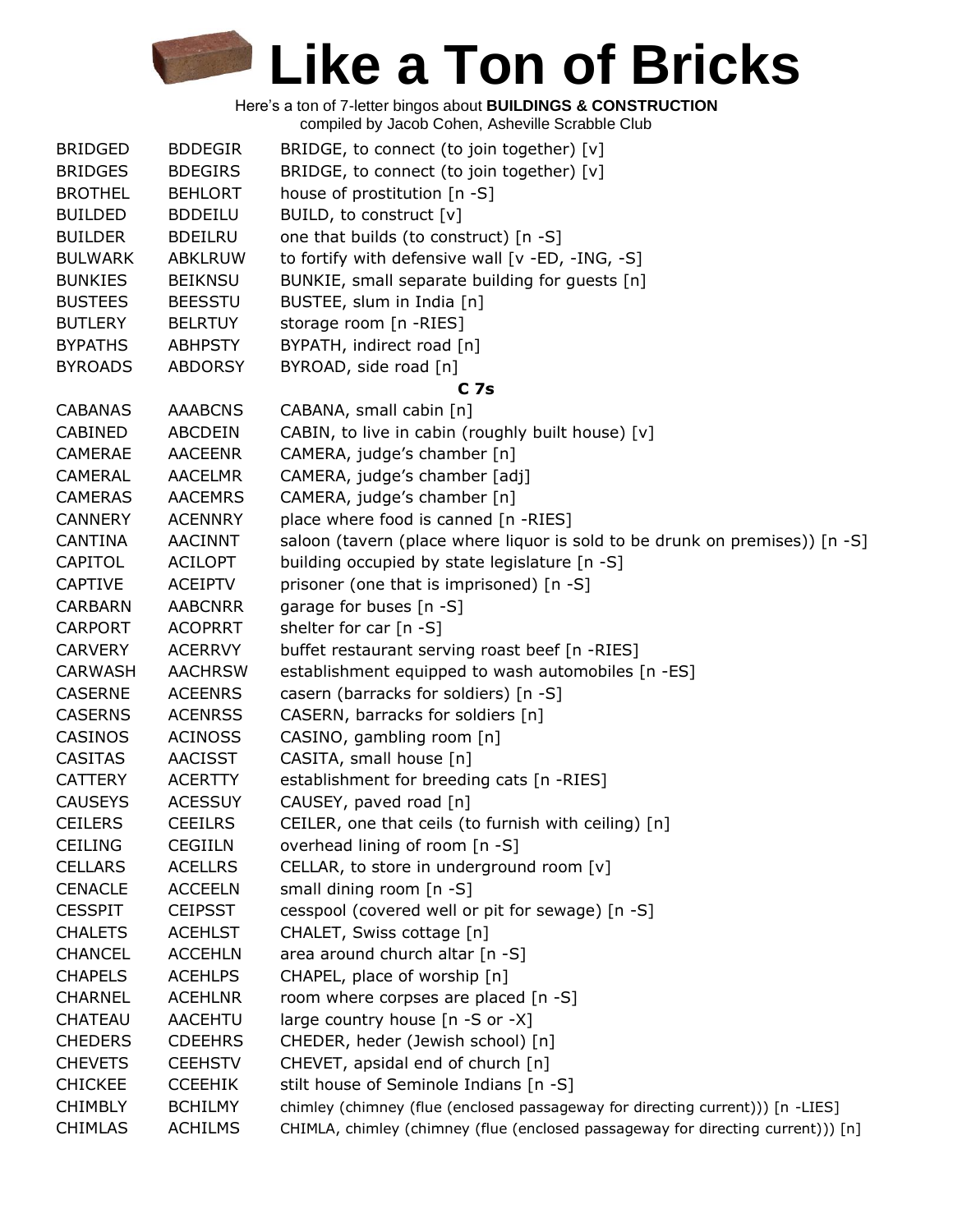| <b>CHIMLEY</b> | <b>CEHILMY</b> | chimney (flue (enclosed passageway for directing current)) [n -S]                      |
|----------------|----------------|----------------------------------------------------------------------------------------|
| <b>CHIMNEY</b> | <b>CEHIMNY</b> | flue (enclosed passageway for directing current) [n -S]                                |
| <b>CHOKEYS</b> | <b>CEHKOSY</b> | CHOKEY, choky (prison) [n]                                                             |
| <b>CHOKIES</b> | <b>CEHIKOS</b> | CHOKY, prison [n]                                                                      |
| <b>CHORTEN</b> | <b>CEHNORT</b> | Tibetan shrine [n -S]                                                                  |
| <b>CHUPPAH</b> | <b>ACHHPPU</b> | canopy used at Jewish wedding [n -S, -PPOT]                                            |
| <b>CHUPPAS</b> | <b>ACHPPSU</b> | CHUPPA, chuppah (canopy used at Jewish wedding) [n]                                    |
| <b>CHUPPOT</b> | <b>CHOPPTU</b> | CHUPPA, chuppah [n] / CHUPPAH, canopy used at Jewish wedding [n] / HUPPAH, chuppah [n] |
| <b>CHURCHY</b> | <b>CCHHRUY</b> | churchly (pertaining to church) [adj -HIER, -HIEST]                                    |
| <b>CHUTING</b> | <b>CGHINTU</b> | CHUTE, to convey by chute (vertical passage) [v]                                       |
| <b>CINEMAS</b> | <b>ACEIMNS</b> | CINEMA, motion-picture theater [n]                                                     |
| <b>CIPOLIN</b> | <b>CIILNOP</b> | type of marble [n -S]                                                                  |
| <b>CITADEL</b> | <b>ACDEILT</b> | fortress or stronghold [n -S]                                                          |
| <b>CLEATED</b> | <b>ACDEELT</b> | CLEAT, to strengthen with strip of wood or iron [v]                                    |
| <b>CLINICS</b> | <b>CCIILNS</b> | CLINIC, medical facility [n]                                                           |
| <b>CLOACAE</b> | <b>AACCELO</b> | CLOACA, sewer [n]                                                                      |
| <b>CLOACAL</b> | <b>AACCLOS</b> | CLOACA, sewer [adj]                                                                    |
| <b>CLOACAS</b> | <b>AACCLOS</b> | CLOACA, sewer [n]                                                                      |
| <b>CLOSETS</b> | <b>CELOSST</b> | CLOSET, to enclose in private room [v]                                                 |
| <b>COERECT</b> | <b>CCEEORT</b> | to erect together [v -ED, -ING, -S]                                                    |
| COIGNED        | CDEGINO        |                                                                                        |
|                |                | COIGN, to quoin (to secure with type of wedge) [v] / COIGNE, to [v]                    |
| <b>COIGNES</b> | <b>CEGINOS</b> | COIGNE, to quoin (to secure with type of wedge) [v]                                    |
| <b>COLLEGE</b> | <b>CEEGLLO</b> | school of higher learning [n -S]                                                       |
| CONDOES        | <b>CDENOOS</b> | CONDO, individually owned unit in multiunit structure [n]                              |
| <b>COPINGS</b> | <b>CGINOPS</b> | COPING, top part of wall [n]                                                           |
| <b>CORBELS</b> | <b>BCELORS</b> | CORBEL, to provide wall with bracket [v]                                               |
| <b>CORNICE</b> | <b>CCEINOR</b> | to decorate with molding [v -D, -CING, -S]                                             |
| <b>COTTAGE</b> | <b>ACEGOTT</b> | to vacation at small house [v -D, -GING, -S] / small house [n -S]                      |
| <b>COVERTS</b> | <b>CEORSTV</b> | COVERT, hiding place [n]                                                               |
| <b>COWSHED</b> | <b>CDEHOSW</b> | shelter for cows [n -S]                                                                |
| <b>CRAPPER</b> | <b>ACEPPRR</b> | offensive word [n -S]                                                                  |
| <b>CRENELS</b> | <b>CEELNRS</b> | CRENEL, to provide with crenelles (rounded projection) [v]                             |
| <b>CROCKET</b> | <b>CCEKORT</b> | architectural ornament [n -S]                                                          |
| <b>CRYPTAL</b> | <b>ACLPRTY</b> | CRYPT, burial vault [adj]                                                              |
| <b>CUBBIES</b> | <b>BBCEISU</b> | CUBBY, small, enclosed space [n]                                                       |
| <b>CUBICLE</b> | <b>BCCEILU</b> | small chamber [n -S]                                                                   |
| <b>CUPOLAS</b> | <b>ACLOPSU</b> | CUPOLA, to shape like dome [v]                                                         |
| <b>CURATOR</b> | <b>ACORRTU</b> | museum manager [n -S]                                                                  |
| <b>CURBING</b> | <b>BCGINRU</b> | concrete border around street [n -S]                                                   |
| <b>CYCLERY</b> | <b>CCELRYY</b> | bicycle shop [n -RIES]                                                                 |
|                |                | <b>D</b> 7s                                                                            |
| <b>DAGOBAS</b> | <b>AABDGOS</b> | DAGOBA, Hindu shrine [n]                                                               |
| <b>DAIRIES</b> | ADEIIRS        | DAIRY, establishment dealing in milk products [n]                                      |
| <b>DAMMING</b> | ADGIMMN        | DAM, to build barrier to obstruct flow of water [v]                                    |
| <b>DATCHAS</b> | <b>AACDHST</b> | DATCHA, dacha (Russian cottage) [n]                                                    |
| <b>DAYROOM</b> | <b>ADMOORY</b> | room for reading and recreation [n -S]                                                 |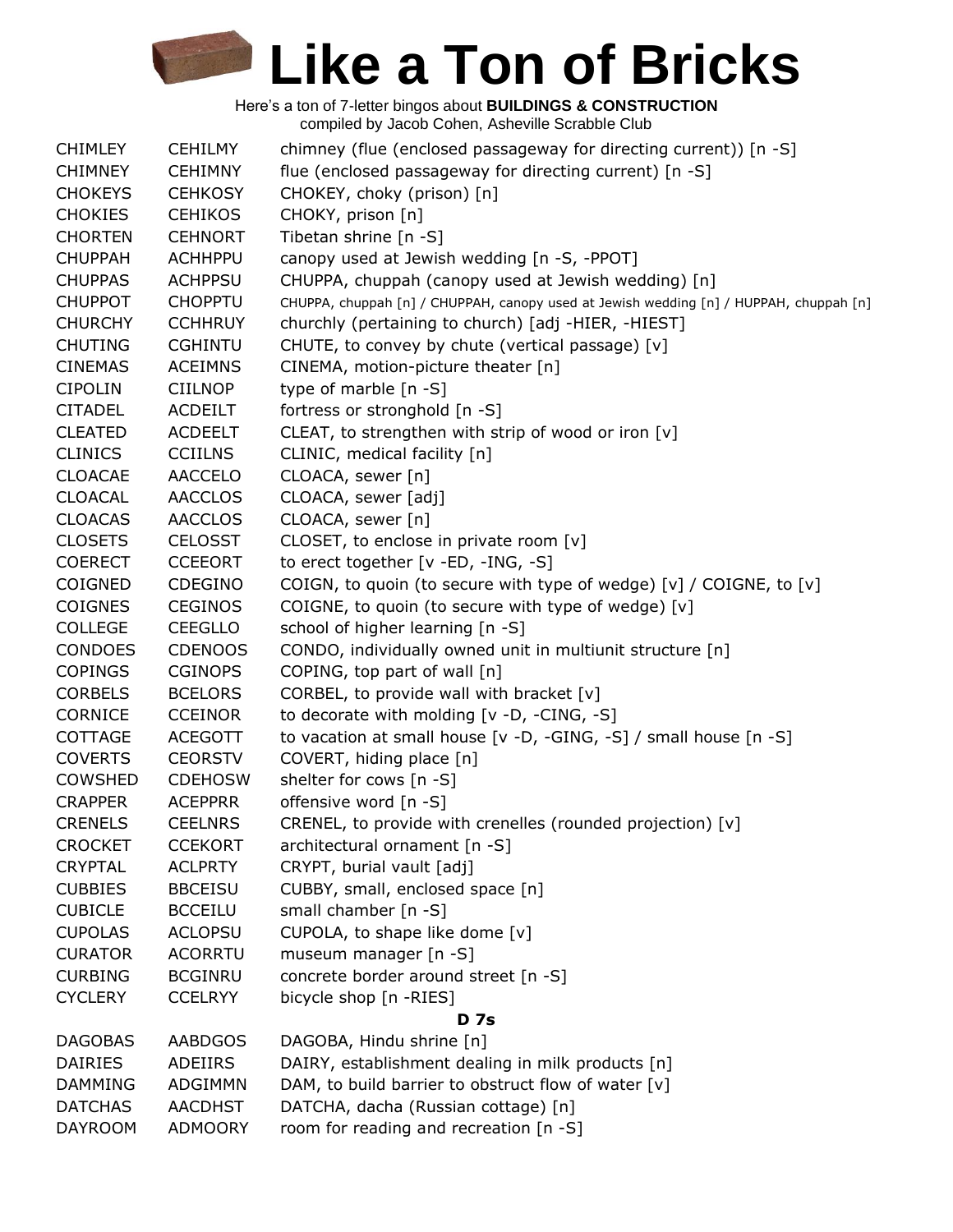Here's a ton of 7-letter bingos about **BUILDINGS & CONSTRUCTION** compiled by Jacob Cohen, Asheville Scrabble Club

| <b>DEANERY</b> | <b>ADEENRY</b> | office of dean (head of faculty) [n -RIES]                                  |
|----------------|----------------|-----------------------------------------------------------------------------|
| <b>DECKERS</b> | <b>CDEEKRS</b> | DECKER, something having designated number of levels, floors, or layers [n] |
| <b>DELLIES</b> | <b>DEEILLS</b> | DELLY, deli (delicatessen) [n]                                              |
| <b>DENNING</b> | <b>DEGINNN</b> | DEN, to live in lair [v]                                                    |
| <b>DENTILS</b> | <b>DEILNST</b> | DENTIL, small rectangular block [n]                                         |
| <b>DINETTE</b> | <b>DEEINTT</b> | small dining room $[n - S]$                                                 |
| <b>DOLMENS</b> | <b>DELMNOS</b> | DOLMEN, prehistoric monument [n]                                            |
| <b>DOMICAL</b> | <b>ACDILMO</b> | shaped like dome [adj]                                                      |
| <b>DOMICIL</b> | CDIILMO        | to domicile (to establish in residence) [v -ED, -ING, -S]                   |
| <b>DONJONS</b> | <b>DJNNOOS</b> | DONJON, main tower of castle [n]                                            |
| <b>DOORWAY</b> | <b>ADOORWY</b> | entranceway to room or building [n -S]                                      |
| <b>DORMERS</b> | <b>DEMORRS</b> | DORMER, type of window [n]                                                  |
| <b>DOWELED</b> | <b>DDEELOW</b> | DOWEL, to fasten with wooden pins [v]                                       |
| <b>DRYWALL</b> | <b>ADLLRWY</b> | to cover wall with plasterboard [v -ED, -ING, -S]                           |
| <b>DRYWELL</b> | <b>DELLRWY</b> | hole for receiving drainage from roof [n -S]                                |
| <b>DUCTING</b> | <b>CDGINTU</b> | system of ducts [n -S] / DUCT, to convey through duct (tubular passage) [v] |
| <b>DUNGEON</b> | <b>DEGNNOU</b> | to confine in dungeon (underground prison) [v -ED, -ING, -S]                |
| <b>DWELLED</b> | <b>DDEELLW</b> | DWELL, to reside (to dwell permanently or continuously) [v]                 |
| <b>DWELLER</b> | <b>DEELLRW</b> | one that dwells (to reside (to dwell permanently or continuously)) [n -S]   |
|                |                | <b>E</b> 7s                                                                 |
| <b>EARTHEN</b> | <b>AEEHNRT</b> | made of earth [adj]                                                         |
| <b>EDIFICE</b> | <b>CDEEFII</b> | building (something that is built) [n -S]                                   |
| <b>ELEGANT</b> | <b>AEEGLNT</b> | tastefully opulent [adj]                                                    |
| <b>EMBANKS</b> | <b>ABEKMNS</b> | EMBANK, to confine or protect with raised structure [v]                     |
| <b>EMBASSY</b> | <b>ABEMSSY</b> | headquarters for ambassador [n -SIES]                                       |
| <b>ENFRAME</b> | <b>AEEFMNR</b> | to frame (to construct by putting together various parts) [v -D, -MING, -S] |
| <b>ENSILED</b> | <b>DEEILNS</b> | ENSILE, to store in silo [v]                                                |
| <b>ENSILES</b> | <b>EEILNSS</b> | ENSILE, to store in silo [v]                                                |
| <b>ENSUITE</b> | <b>EEINSTU</b> | room (as bathroom) adjoining another room [n -S]                            |
| <b>ENTRIES</b> | <b>EEINRST</b> | ENTRY, place of entrance [n]                                                |
| <b>EPINAOS</b> | <b>AEINOPS</b> | rear vestibule [n -OI]                                                      |
| <b>ERECTED</b> | <b>CDEEERT</b> | ERECT, to build (to construct) [v]                                          |
| <b>ERECTER</b> | <b>CEEERRT</b> | erector (one that erects (to build)) [n -S]                                 |
| <b>ERECTOR</b> | <b>CEEORRT</b> | one that erects (to build (to construct)) [n -S]                            |
|                |                | <b>F7s</b>                                                                  |
| <b>FACADES</b> | <b>AACDEFS</b> | FACADE, front of building [n]                                               |
| <b>FACTORY</b> | <b>ACFORTY</b> | building or group of buildings in which goods are manufactured [n -RIES]    |
| <b>FALLING</b> | <b>AFGILLN</b> | felling of trees for timber [n -S]                                          |
| <b>FASCINE</b> | <b>ACEFINS</b> | bundle of sticks used in building fortifications [n -S]                     |
| <b>FERNERY</b> | <b>EEFNRRY</b> | place in which ferns are grown [n -RIES]                                    |
| <b>FIREDOG</b> | <b>DEFGIOR</b> | andiron (metal support for holding wood in fireplace) [n -S]                |
| <b>FISHERY</b> | <b>EFHIRSY</b> | place for catching fish [n -RIES]                                           |
| <b>FIXTURE</b> | <b>EFIRTUX</b> |                                                                             |
|                |                | permanent part or appendage of house [n]                                    |
| <b>FLATLET</b> | <b>AEFLLTT</b> | type of apartment [n -S]                                                    |
| <b>FLEABAG</b> | AABEFGL        | inferior hotel [n -S]                                                       |
| <b>FLEAPIT</b> | AEFILPT        | run-down movie theater [n -S]                                               |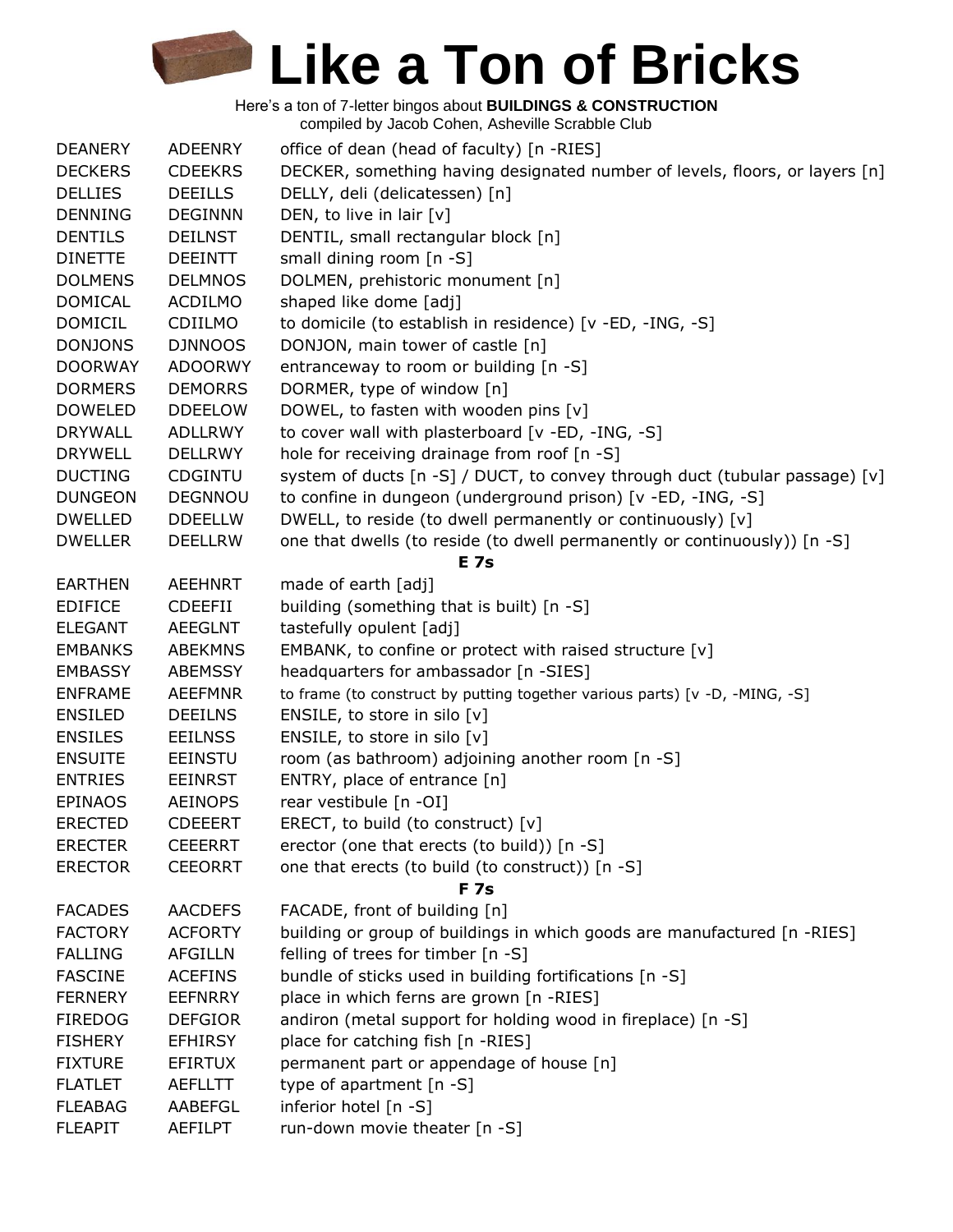| <b>FLECHES</b> | <b>CEEFHLS</b> | FLECHE, steeple (tapering structure on church tower) [n]                       |
|----------------|----------------|--------------------------------------------------------------------------------|
| <b>FLOATEL</b> | AEFLLOT        | houseboat used as hotel [n -S]                                                 |
| <b>FLOORED</b> | <b>DEFLOOR</b> | FLOOR, to provide with floor (level base of room) [v]                          |
| <b>FLOORER</b> | <b>EFLOORR</b> | one that floors (to provide with floor (level base of room)) [n -S]            |
| <b>FLOTELS</b> | <b>EFLLOST</b> | FLOTEL, floatel (houseboat used as hotel) [n]                                  |
| <b>FOODERY</b> | <b>DEFOORY</b> | restaurant [n -RIES]                                                           |
| <b>FOUNDRY</b> | <b>DFNORUY</b> | establishment in which metal is cast [n -RIES]                                 |
| <b>FRAMERS</b> | <b>AEFMRRS</b> | FRAMER, one that frames (to construct by putting together various parts) [n]   |
| <b>FRAMING</b> | <b>AFGIMNR</b> | FRAME, to construct by putting together various parts [v]                      |
| <b>FRONTED</b> | <b>DEFNORT</b> | FRONT, to provide with front (forward part) [v]                                |
| <b>FULLERY</b> | EFLLRUY        | place for fulling cloth [n -RIES]                                              |
| <b>FUNPLEX</b> | <b>EFLNPUX</b> | building with facilities for sports and games [n -ES]                          |
| <b>FUTTOCK</b> | <b>CFKOTTU</b> | curved timber in frame of wooden ship [n -S]                                   |
|                |                | <b>G</b> 7s                                                                    |
| <b>GABLING</b> | <b>ABGGILN</b> | GABLE, to form triangular section of wall [v]                                  |
| <b>GALILEE</b> | AEEGILL        | type of porch (covered structure at entrance to building) [n -S]               |
| <b>GALLERY</b> | <b>AEGLLRY</b> | to provide with long covered area [v -RIED, -ING, -RIES]                       |
| <b>GALLETS</b> | <b>AEGLLST</b> | GALLET, to fill in mortar joints with stone chips [v]                          |
| <b>GALLOWS</b> | <b>AGLLOSW</b> | structure used for hanging condemned person [n -ES]                            |
| <b>GANGWAY</b> | <b>AAGGNWY</b> | passageway [n -S]                                                              |
| <b>GARAGED</b> | <b>AADEGGR</b> | GARAGE, to put in garage (car shelter) [v]                                     |
| <b>GARAGES</b> | AAEGGRS        | GARAGE, to put in garage (car shelter) [v]                                     |
| <b>GARRETS</b> | <b>AEGRRST</b> | GARRET, attic (story or room directly below roof of house) [n]                 |
| <b>GATEWAY</b> | <b>AAEGTWY</b> | passage that may be closed by gate [n -S]                                      |
| <b>GAUNTRY</b> | <b>AGNRTUY</b> | gantry (structure for supporting railroad signals) [n -RIES]                   |
| <b>GAZEBOS</b> | ABEGOSZ        | GAZEBO, roofed structure open on sides [n]                                     |
| <b>GLAZERS</b> | <b>AEGLRSZ</b> | GLAZER, glazier (one that glazes (to fit windows with glass panes)) [n]        |
| <b>GLAZIER</b> | AEGILRZ        | one that glazes (to fit windows with glass panes) [n -S]                       |
| <b>GLAZING</b> | AGGILNZ        | glaziery (work of glazier) [n -S] / GLAZE, to fit windows with glass panes [v] |
| <b>GODOWNS</b> | <b>DGNOOSW</b> | GODOWN, Asian warehouse [n]                                                    |
| <b>GRANARY</b> | <b>AAGNRRY</b> | storehouse for grain [n -RIES]                                                 |
| <b>GRANGES</b> | <b>AEGGNRS</b> | GRANGE, farm [n]                                                               |
| <b>GRAPERY</b> | <b>AEGPRRY</b> | vinery (place in which grapevines are grown) [n -RIES]                         |
| <b>GRAVELS</b> | <b>AEGLRSV</b> | GRAVEL, to pave with gravel (mixture of rock fragments) [v]                    |
| <b>GROCERY</b> | <b>CEGORRY</b> | grocer's store [n -RIES]                                                       |
| <b>GROINED</b> | <b>DEGINOR</b> | GROIN, to build with intersecting arches [v]                                   |
| <b>GROUNDS</b> | <b>DGNORSU</b> | GROUND, to place on foundation [v]                                             |
| <b>GROUTED</b> | <b>DEGORTU</b> | GROUT, to fill with thin mortar [v]                                            |
| <b>GROUTER</b> | <b>EGORRTU</b> | one that grouts (to fill with thin mortar) [n -S]                              |
| <b>GROYNES</b> | <b>EGNORSY</b> | GROYNE, structure built to protect shore from erosion [n]                      |
| <b>GULLERY</b> | <b>EGLLRUY</b> | place where gulls (web-footed seabirds) breed [n -RIES]                        |
|                |                | H 7s                                                                           |
| <b>HADARIM</b> | AADHIMR        | HEDER, Jewish school [n]                                                       |
| HAIMISH        | AHHIIMS        | homey, unpretentious [adj]                                                     |
| <b>HALLWAY</b> | AAHLLWY        | hall (large room for assembly) [n -S]                                          |
| <b>HANGARS</b> | <b>AAGHNRS</b> | HANGAR, to place in aircraft shelter [v]                                       |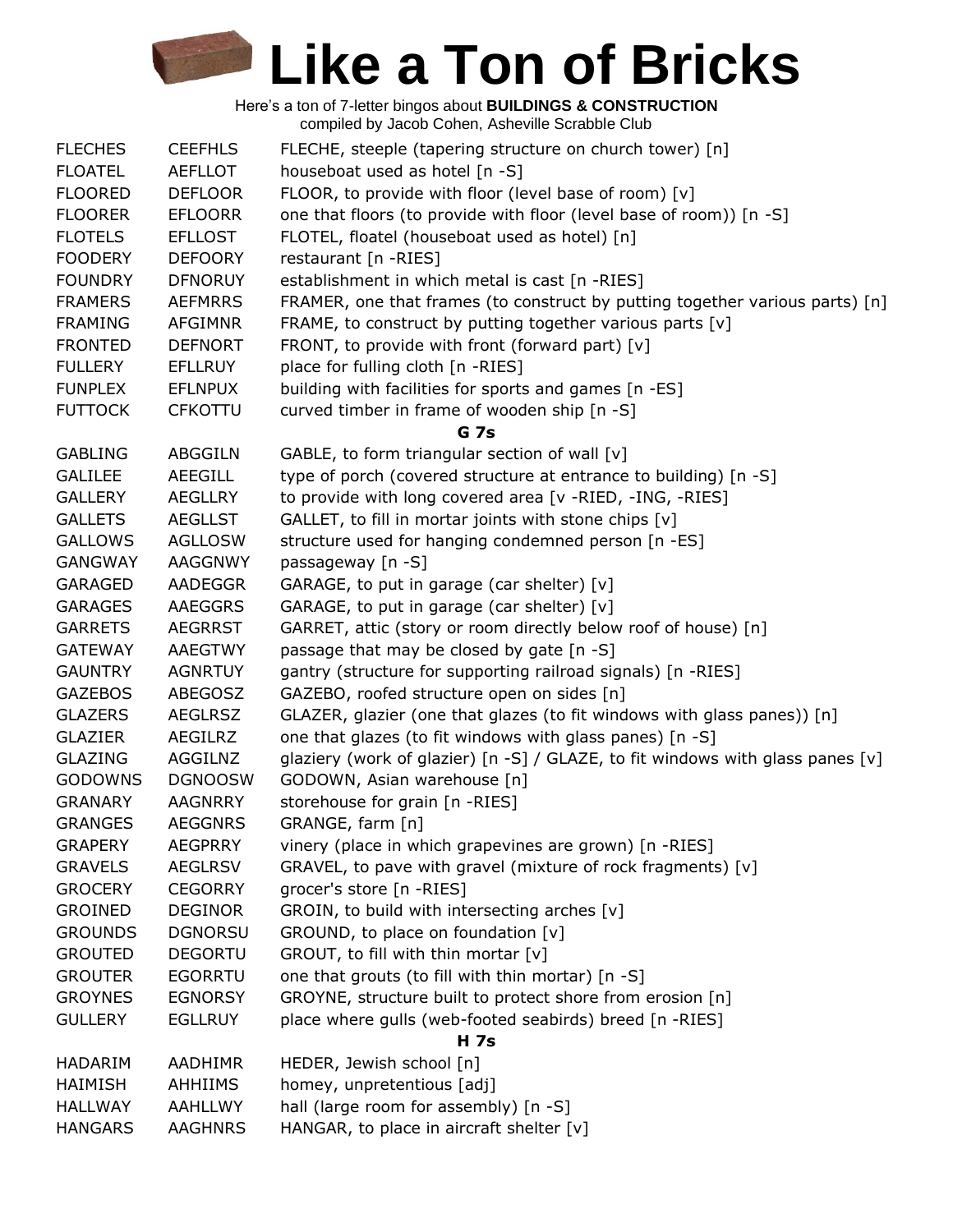| <b>HANGOUT</b> | <b>AGHNOTU</b> | place often visited [n -S]                                                    |
|----------------|----------------|-------------------------------------------------------------------------------|
| <b>HARBORS</b> | <b>ABHORRS</b> | HARBOR, to shelter (to provide cover or protection for) [v]                   |
| <b>HARBOUR</b> | ABHORRU        | to harbor (to shelter (to provide cover or protection for)) [v -ED, -ING, -S] |
| <b>HARPING</b> | <b>AGHINPR</b> | wooden plank used in shipbuilding [n -S]                                      |
| <b>HAVENED</b> | <b>ADEEHNV</b> | HAVEN, to shelter (to provide cover or protection for) [v]                    |
| <b>HEADEND</b> | <b>ADDEEHN</b> | facility that receives and distributes communication signals [n -S]           |
| <b>HEARTHS</b> | <b>AEHHRST</b> | HEARTH, floor of fireplace [n]                                                |
| <b>HEDARIM</b> | <b>ADEHIMR</b> | HEDER, Jewish school [n]                                                      |
| <b>HEIMISH</b> | <b>EHHIIMS</b> | haimish (homey, unpretentious) [adj]                                          |
| <b>HENNERY</b> | <b>EEHNNRY</b> | poultry farm [n -RIES]                                                        |
| <b>HERONRY</b> | <b>EHNORRY</b> | place where herons breed [n -RIES]                                            |
| <b>HIDEOUT</b> | <b>DEHIOTU</b> | place of refuge [n -S]                                                        |
| <b>HIGHWAY</b> | <b>AGHHIWY</b> | main road $[n - S]$                                                           |
| <b>HIPPING</b> | <b>GHIINPP</b> | HIP, to build up type of roof $[v]$                                           |
| <b>HOGGERY</b> | <b>EGGHORY</b> | pigpen (place where pigs are kept) [n -RIES]                                  |
| <b>HOMIEST</b> | <b>EHIMOST</b> | HOMY, homey (homelike (suggestive of home)) [adj] / HOMEY, homelike [adj]     |
| <b>HOOSGOW</b> | <b>GHOOOSW</b> | hoosegow (jail) [n -S]                                                        |
| <b>HOSPICE</b> | <b>CEHIOPS</b> | shelter [n -S]                                                                |
| <b>HOUSERS</b> | <b>EHORSSU</b> | HOUSER, one who organizes housing projects [n]                                |
| <b>HOUSING</b> | <b>GHINOSU</b> | any dwelling place [n -S]                                                     |
| <b>HOVELED</b> | <b>DEEHLOV</b> | HOVEL, to live in small, miserable dwelling [v]                               |
| <b>HUMPIES</b> | <b>EHIMPSU</b> | HUMPY, primitive hut in Australia [n]                                         |
| <b>HUTLIKE</b> | <b>EHIKLTU</b> | resembling hut [adj]                                                          |
| <b>HUTMENT</b> | <b>EHMNTTU</b> | group of huts [n -S]                                                          |
| <b>HUTTING</b> | <b>GHINTTU</b> | HUT, to live in hut (simple shelter) [v]                                      |
|                |                | I 7s                                                                          |
| <b>IMARETS</b> | <b>AEIMRST</b> | IMARET, Turkish inn [n]                                                       |
| <b>IMPASSE</b> | <b>AEIMPSS</b> | road or passage having no exit [n -S]                                         |
| <b>INFERNO</b> | <b>EFINNOR</b> | place that resembles or suggests hell [n -S]                                  |
| <b>INNLESS</b> | <b>EILNNSS</b> | having no inns [adj]                                                          |
|                |                | J <sub>7s</sub>                                                               |
| <b>JOINERS</b> | <b>EIJNORS</b> | JOINER, carpenter [n]                                                         |
| <b>JOINING</b> | <b>GIIJNNO</b> | JOIN, to unite (to bring together so as to form whole) [v]                    |
| <b>JOINTED</b> | <b>DEIJNOT</b> | JOINT, to fit together by means of junction [v]                               |
| <b>JOINTER</b> | <b>EIJNORT</b> | one that joints (to fit together by means of junction) [n -S]                 |
| <b>JOISTED</b> | <b>DEIJOST</b> | JOIST, to support with horizontal beams [v]                                   |
| <b>JUDASES</b> | <b>ADEJSSU</b> | JUDAS, peephole (small opening through which one may look) [n]                |
|                |                | <b>K</b> 7s                                                                   |
| <b>KIBBUTZ</b> | <b>BBIKTUZ</b> | collective farm in Israel [n -IM]                                             |
| <b>KINEMAS</b> | <b>AEIKMNS</b> | KINEMA, cinema (motion-picture theater) [n]                                   |
| <b>KITCHEN</b> | <b>CEHIKNT</b> | room where food is cooked [n -S]                                              |
| <b>KOLHOZY</b> | <b>HKLOOYZ</b> | KOLHOZ, kolkhoz (collective farm in Russia) [n]                               |
| <b>KOLKHOS</b> | <b>HKKLOOS</b> | kolkhoz (collective farm in Russia) [n -ES or -SY]                            |
| KOLKHOZ        | <b>HKKLOOZ</b> | collective farm in Russia [n -ES or -ZY]                                      |
| <b>KOLKOZY</b> | <b>KKLOOYZ</b> | KOLKOZ, kolkhoz (collective farm in Russia) [n]                               |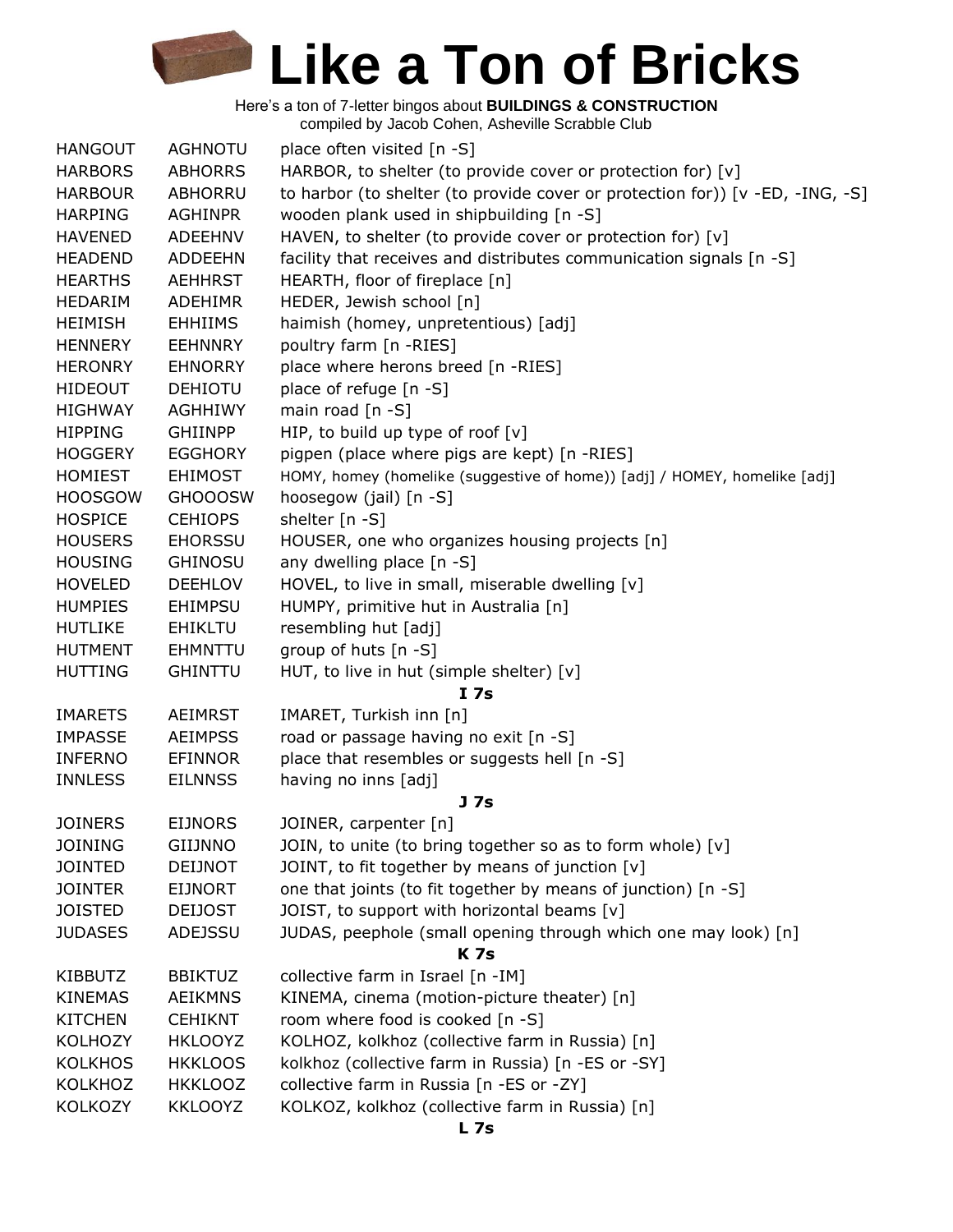| <b>LACUNAR</b> | <b>AACLNRU</b> | ceiling with recessed panels [n -IA, -S]                                                 |
|----------------|----------------|------------------------------------------------------------------------------------------|
| LAIRAGE        | AAEGILR        | place where cattle are housed at markets [n -S]                                          |
| <b>LANCETS</b> | <b>ACELNST</b> | LANCET, narrow, pointed arch [n]                                                         |
| LANDING        | <b>ADGILNN</b> | place for discharging or taking on passengers or cargo [n -S]                            |
| LANEWAY        | AAELNWY        | lane (narrow passageway) [n -S]                                                          |
| <b>LARDERS</b> | <b>ADELRRS</b> | LARDER, place where food is stored [n]                                                   |
| LATHING        | <b>AGHILNT</b> | LATH, to cover with laths (thin strips of wood) [v] / work made of or using laths [n -S] |
| LATILLA        | AAILLLT        | peeled limb used in ceilings [n -S]                                                      |
| LATTICE        | ACEILTT        | to form structure consisting of interlaced strips of material [v -D, -CING, -S G]        |
| <b>LIBRARY</b> | ABILRRY        | place where literary materials are kept for reading and reference [n -RIES]              |
| <b>LIERNES</b> | <b>EEILNRS</b> | LIERNE, connecting part in Gothic vaulting [n]                                           |
| <b>LIMITES</b> | EIILMST        | LIMES, fortified boundary [n]                                                            |
| <b>LINHAYS</b> | <b>AHILNSY</b> | LINHAY, linny (row of rooms across back of house) [n]                                    |
| <b>LINNEYS</b> | <b>EILNNSY</b> | LINNEY, linny (row of rooms across back of house) [n]                                    |
| <b>LINNIES</b> | <b>EIILNNS</b> | LINNY, row of rooms across back of house [n]                                             |
| <b>LINTELS</b> | <b>EILLNST</b> | lintel [v] / LINTEL, horizontal supporting beam [n]                                      |
| <b>LINTOLS</b> | <b>ILLNOST</b> | LINTOL, lintel (horizontal supporting beam) [n]                                          |
| <b>LISTELS</b> | <b>EILLSST</b> | LISTEL, narrow molding [n]                                                               |
| <b>LIVABLE</b> | ABEILLV        | suitable for living in [adj]                                                             |
| <b>LOANING</b> | AGILNNO        | lane (narrow passageway) [n -S]                                                          |
| <b>LOCKING</b> | <b>CGIKLNO</b> | LOCK, to secure by means of mechanical fastening device [v]                              |
| <b>LOCKUPS</b> | <b>CKLOPSU</b> | LOCKUP, jail [n]                                                                         |
| <b>LOCULAR</b> | <b>ACLLORU</b> | having or divided into loculi [adj]                                                      |
| <b>LOCULED</b> | CDELLOU        | LOCULE, loculus (small, cell-like chamber) [adj]                                         |
| <b>LOCULES</b> | CELLOSU        | LOCULE, loculus (small, cell-like chamber) [n]                                           |
| <b>LOCULUS</b> | <b>CLLOSUU</b> | small, cell-like chamber [n -LI]                                                         |
| <b>LODGERS</b> | <b>DEGLORS</b> | LODGER, one that resides in rented quarters [n]                                          |
| <b>LODGING</b> | <b>DGGILNO</b> | LODGE, to furnish with temporary quarters [v] / temporary place to live [n -S]           |
| <b>LOFTING</b> | <b>FGILNOT</b> | LOFT, to store in loft (upper room) $[v]$                                                |
| <b>LOGGERS</b> | <b>EGGLORS</b> | LOGGER, one that logs (to cut down trees for timber) [n]                                 |
| <b>LOGGIAS</b> | <b>AGGILOS</b> | LOGGIA, open gallery [n]                                                                 |
| <b>LOGGING</b> | <b>GGGILNO</b> | business of cutting down trees for timber [n -S] / LOG, to cut down trees for timber [v] |
| <b>LOGWAYS</b> | <b>AGLOSWY</b> | LOGWAY, ramp used in logging [n]                                                         |
| <b>LOUVERS</b> | <b>ELORSUV</b> | LOUVER, type of window [n]                                                               |
| LOUVRED        | <b>DELORUV</b> | LOUVRE, louver (type of window) [adj]                                                    |
| <b>LOUVRES</b> | <b>ELORSUV</b> | LOUVRE, louver (type of window) [n]                                                      |
| <b>LUCARNE</b> | <b>ACELNRU</b> | type of window [n -S]                                                                    |
| <b>LUMBERS</b> | <b>BELMRSU</b> | LUMBER, to cut down and prepare timber for market [v]                                    |
| LUPANAR        | AALNPRU        | brothel (house of prostitution) [n -S]                                                   |
| <b>LUTHERN</b> | <b>EHLNRTU</b> | type of window [n -S]                                                                    |
| <b>LYCEUMS</b> | <b>CELMSUY</b> | LYCEUM, hall for public lectures or discussions [n]                                      |
|                |                | <b>M</b> 7s                                                                              |
| <b>MACADAM</b> | AAACDMM        | type of pavement (paved surface) [n -S]                                                  |
| <b>MADRASA</b> | <b>AAADMRS</b> | madrassa (Muslim school) [n -S]                                                          |
| MAILING        | <b>AGIILMN</b> | rented farm [n -S                                                                        |
| <b>MALLING</b> | AGILLMN        | practice of shopping at malls (large buildings with many shops) [n -S]                   |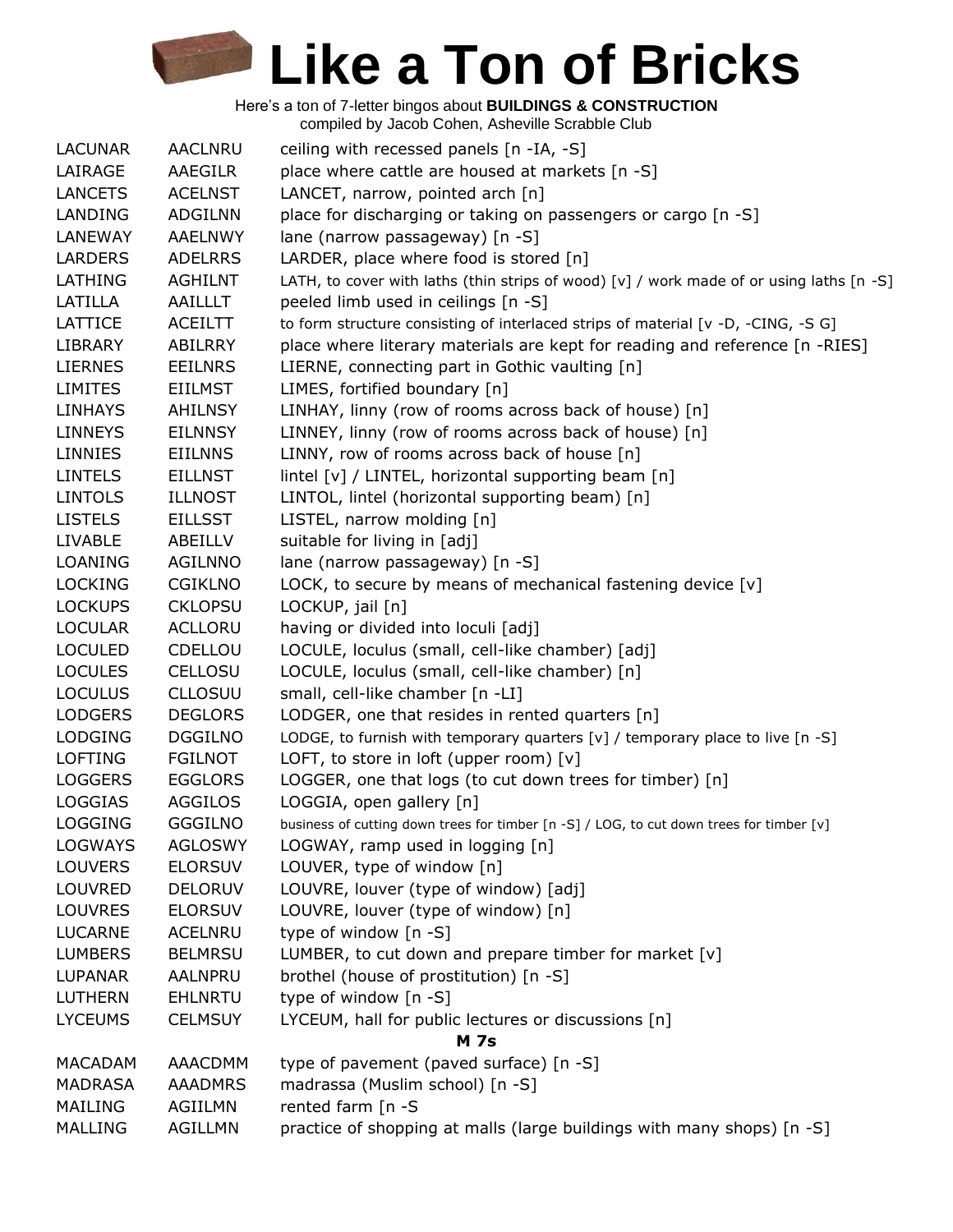| MANHOLE        | <b>AEHLMNO</b> | hole providing entrance to underground or enclosed structure [n -S]                      |
|----------------|----------------|------------------------------------------------------------------------------------------|
| <b>MANSARD</b> | <b>AADMNRS</b> | type of roof $[n - S]$                                                                   |
| <b>MANSION</b> | <b>AIMNNOS</b> | large, impressive house [n -S]                                                           |
| <b>MANTELS</b> | <b>AELMNST</b> | MANTEL, shelf above fireplace [n]                                                        |
| MAQUILA        | AAILMQU        | foreign-owned assembly factory in Mexico [n -S]                                          |
| <b>MARINAS</b> | <b>AAIMNRS</b> | MARINA, docking area for small boats [n]                                                 |
| <b>MARQUEE</b> | AEEMQRU        | rooflike structure projecting over entrance [n -S]                                       |
| MARTYRY        | <b>AMRRTYY</b> | shrine erected in honor of martyred person [n -RIES]                                     |
| MASJIDS        | <b>ADIJMSS</b> | MASJID, mosque (Muslim house of worship) [n]                                             |
| <b>MASONED</b> | <b>ADEMNOS</b> | MASON, to build with stone or brick [v]                                                  |
| <b>MASONIC</b> | <b>ACIMNOS</b> | pertaining to masonry (structure built of stone or brick) [adj]                          |
| <b>MASONRY</b> | <b>AMNORSY</b> | structure built of stone or brick [n -RIES]                                              |
| <b>MATTING</b> | <b>AGIMNTT</b> | woven fabric used as floor covering [n -S]                                               |
| <b>MEDRESE</b> | <b>DEEEMRS</b> | madrassa (Muslim school) [n -S]                                                          |
| <b>MEGARON</b> | <b>AEGMNOR</b> | great central hall of ancient Greek house [n -RA]                                        |
| <b>MENHIRS</b> | <b>EHIMNRS</b> | MENHIR, prehistoric monument [n]                                                         |
| <b>MERCERY</b> | <b>CEEMRRY</b> | mercer's shop [n -RIES]                                                                  |
| <b>MERLONS</b> | <b>ELMNORS</b> | MERLON, solid part of indented parapet [n]                                               |
| <b>METOPAE</b> | <b>AEEMOPT</b> | METOPE, space between two triglyphs [n]                                                  |
| <b>METOPES</b> | <b>EEMOPST</b> | METOPE, space between two triglyphs [n]                                                  |
| <b>MIHRABS</b> | <b>ABHIMRS</b> | MIHRAB, niche in mosque [n]                                                              |
| <b>MIKVAHS</b> | <b>AHIKMSV</b> | MIKVAH, place for ritual bathing by Orthodox Jews [n]                                    |
| <b>MIKVEHS</b> | <b>EHIKMSV</b> | MIKVEH, mikvah (place for ritual bathing by Orthodox Jews) [n]                           |
| <b>MIKVOTH</b> | <b>HIKMOTV</b> | MIKVAH, place for ritual bathing by Orthodox Jews [n]                                    |
| <b>MIMBARS</b> | <b>ABIMMRS</b> | MIMBAR, minbar (Muslim pulpit) [n]                                                       |
| MINARET        | AEIMNRT        | slender tower attached to mosque [n -S]                                                  |
| <b>MINSTER</b> | <b>EIMNRST</b> | large or important church [n -S]                                                         |
| <b>MIRADOR</b> | ADIMORR        | architectural feature designed to afford extensive view [n -S]                           |
| <b>MORGUES</b> | <b>EGMORSU</b> | MORGUE, place where dead bodies are kept for identification [n]                          |
| <b>MORTARS</b> | <b>AMORRST</b> | MORTAR, to secure with mortar (type of cement) [v]                                       |
| <b>MORTARY</b> | <b>AMORRTY</b> | containing or resembling mortar [adj]                                                    |
| <b>MORTICE</b> | <b>CEIMORT</b> | to mortise (to join or fasten securely) [v -D, -CING, -S]                                |
| <b>MOSQUES</b> | <b>EMOQSSU</b> | MOSQUE, Muslim house of worship [n]                                                      |
| <b>MUDROOM</b> | <b>DMMOORU</b> | room for shedding muddy clothing or footwear [n -S]                                      |
| <b>MUDSILL</b> | <b>DILLMSU</b> | lowest supporting timber of structure [n -S]                                             |
| <b>MULLION</b> | ILLMNOU        | to provide with vertical dividing strips [v -ED, -ING, -S]                               |
| <b>MUNNION</b> | IMNNNOU        | muntin (dividing strip for window panes) [n -S]                                          |
| <b>MUNTING</b> | <b>GIMNNTU</b> | muntin (dividing strip for window panes) [n -S]                                          |
| <b>MUNTINS</b> | IMNNSTU        | MUNTIN, dividing strip for window panes [n]                                              |
| <b>MURAGES</b> | <b>AEGMRSU</b> | MURAGE, tax levied for repairing walls of town [n]                                       |
| <b>MUSEUMS</b> | <b>EMMSSUU</b> | MUSEUM, place where objects of lasting interest or value are cared for and exhibited [n] |
| <b>MUSJIDS</b> | <b>DIJMSSU</b> | MUSJID, mosque (Muslim house of worship) [n]                                             |
| <b>MUTULAR</b> | ALMRTUU        | MUTULE, ornamental block used in classical Greek architecture [adj]                      |
| <b>MUTULES</b> | <b>ELMSTUU</b> | MUTULE, ornamental block used in classical Greek architecture [n]                        |
|                |                | <b>N</b> 7s                                                                              |
| <b>NAILING</b> | AGIILNN        | NAIL, to fasten with nail (slender piece of metal) [v]                                   |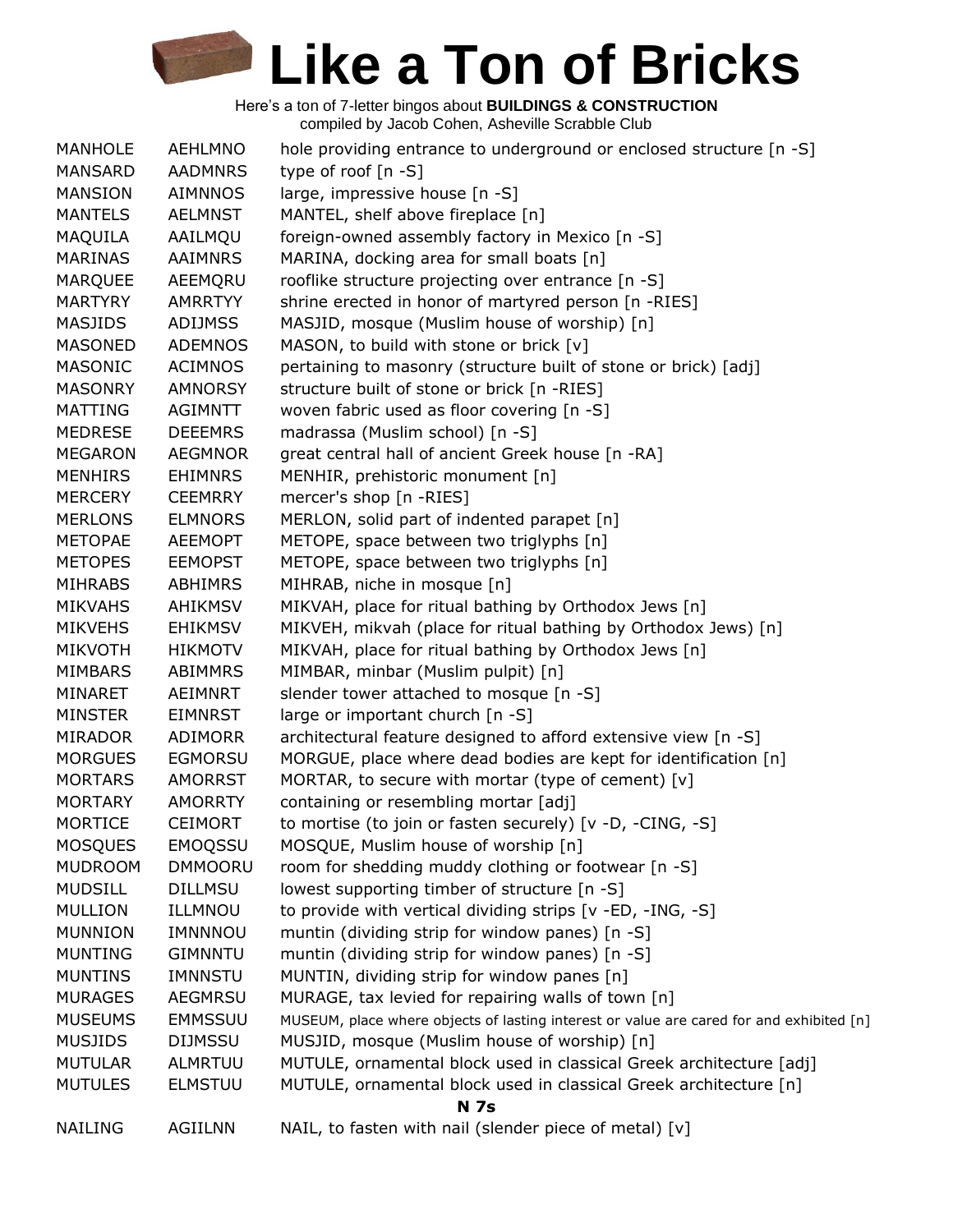Here's a ton of 7-letter bingos about **BUILDINGS & CONSTRUCTION** compiled by Jacob Cohen, Asheville Scrabble Club

| <b>NAILSET</b> | AEILNST        | steel rod for driving nail into something [n -S]                                           |
|----------------|----------------|--------------------------------------------------------------------------------------------|
| <b>NARTHEX</b> | <b>AEHNRTX</b> | vestibule in church [n -ES]                                                                |
| <b>NECKING</b> | <b>CEGIKNN</b> | small molding near top of column [n -S]                                                    |
| <b>NESTING</b> | <b>EGINNST</b> | NEST, to build nest (structure for holding bird eggs) [v]                                  |
| <b>NIDUSES</b> | <b>DEINSSU</b> | NIDUS, nest or breeding place [n]                                                          |
| <b>NOGGING</b> | <b>GGGINNO</b> | type of masonry [n -S] / NOG, to fill in space in wall with bricks [v]                     |
| <b>NONHOME</b> | <b>EHMNNOO</b> | not taking place in home [adj]                                                             |
| <b>NUMDAHS</b> | <b>ADHMNSU</b> | NUMDAH, embroidered rug of India [n]                                                       |
| <b>NUNNERY</b> | <b>ENNNRUY</b> | religious house for nuns [n -RIES]                                                         |
| <b>NURSERY</b> | <b>ENRRSUY</b> | room for young children [n -RIES]                                                          |
|                |                | 0 7s                                                                                       |
| <b>OBELISK</b> | <b>BEIKLOS</b> | four-sided shaft of stone with pyramidal top [n -S]                                        |
| <b>OBLATES</b> | <b>ABELOST</b> | OBLATE, layman residing in monastery [n]                                                   |
| <b>OFFICES</b> | <b>CEFFIOS</b> | OFFICE, position of authority [n]                                                          |
| <b>OFFRAMP</b> | <b>AFFMOPR</b> | road leading off expressway [n -S]                                                         |
|                |                | living area for workers at oil well [n -S]                                                 |
| <b>OILCAMP</b> | <b>ACILMOP</b> |                                                                                            |
| <b>OUTCALL</b> | <b>ACLLOTU</b> | house call by professional person [n -S]                                                   |
|                |                | <b>P</b> 7s                                                                                |
| <b>PADLOCK</b> | <b>ACDKLOP</b> | to secure with type of lock [v -ED, -ING, -S]                                              |
| <b>PAGODAS</b> | <b>AADGOPS</b> | PAGODA, Far Eastern temple [n]                                                             |
| <b>PALACED</b> | <b>AACDELP</b> | PALACE, royal residence [adj]                                                              |
| <b>PALACES</b> | <b>AACELPS</b> | PALACE, royal residence [n]                                                                |
| <b>PALAPAS</b> | <b>AAALPPS</b> | PALAPA, open-sided dwelling with roof of palm leaves [n]                                   |
| <b>PALAZZO</b> | <b>AALOPZZ</b> | impressive building [n -ZI]                                                                |
| <b>PANELED</b> | <b>ADEELNP</b> | PANEL, to decorate with thin sheets of material [v]                                        |
| <b>PANTILE</b> | AEILNPT        | roofing tile [n -S]                                                                        |
| <b>PARADOR</b> | <b>AADOPRR</b> | inn in Spain [n -S or -ES]                                                                 |
| <b>PARGETS</b> | <b>AEGPRST</b> | PARGET, to cover with plaster [v]                                                          |
| <b>PARGING</b> | <b>AGGINPR</b> | thin coat of mortar or plaster for sealing masonry [n -S]                                  |
| <b>PARKADE</b> | <b>AADEKPR</b> | multilevel structure for parking vehicles [n -S]                                           |
| <b>PARLORS</b> | <b>ALOPRRS</b> | PARLOR, room for entertainment of visitors [n]                                             |
| <b>PARLOUR</b> | ALOPRRU        | parlor (room for entertainment of visitors) [n -S]                                         |
| PARQUET        | AEPQRTU        | to furnish with floor of inlaid design [v -ED, -ING, -S]                                   |
| <b>PARVISE</b> | <b>AEIPRSV</b> | parvis (enclosed area in front of church) [n -S]                                           |
| <b>PASSKEY</b> | <b>AEKPSSY</b> | key that opens several different locks [n -S]                                              |
| <b>PAVINGS</b> | <b>AGINPSV</b> | PAVING, pavement (paved surface) [n]                                                       |
| <b>PAVIORS</b> | <b>AIOPRSV</b> | PAVIOR, paver (one that paves (to cover with material that forms firm, level surface)) [n] |
| <b>PAVIOUR</b> | <b>AIOPRUV</b> | paver (one that paves (to cover with material that forms firm, level surface)) [n -S]      |
| <b>PELMETS</b> | <b>EELMPST</b> | PELMET, decorative cornice [n]                                                             |
| <b>PERGOLA</b> | <b>AEGLOPR</b> | shaded shelter or passageway [n -S]                                                        |
| <b>PERPENT</b> | <b>EENPPRT</b> | large building stone [n -S]                                                                |
| <b>PERRONS</b> | <b>ENOPRRS</b> | PERRON, outdoor stairway [n]                                                               |
| PIGGERY        | <b>EGGIPRY</b> | pigpen (place where pigs are kept) [n -RIES]                                               |
| <b>PIGPENS</b> | <b>EGINPPS</b> | PIGPEN, place where pigs are kept [n]                                                      |
| <b>PILINGS</b> | <b>GIILNPS</b> | PILING, structure of building supports [n]                                                 |
| PILLARS        | <b>AILLPRS</b> | PILLAR, to provide with vertical building supports [v]                                     |
|                |                |                                                                                            |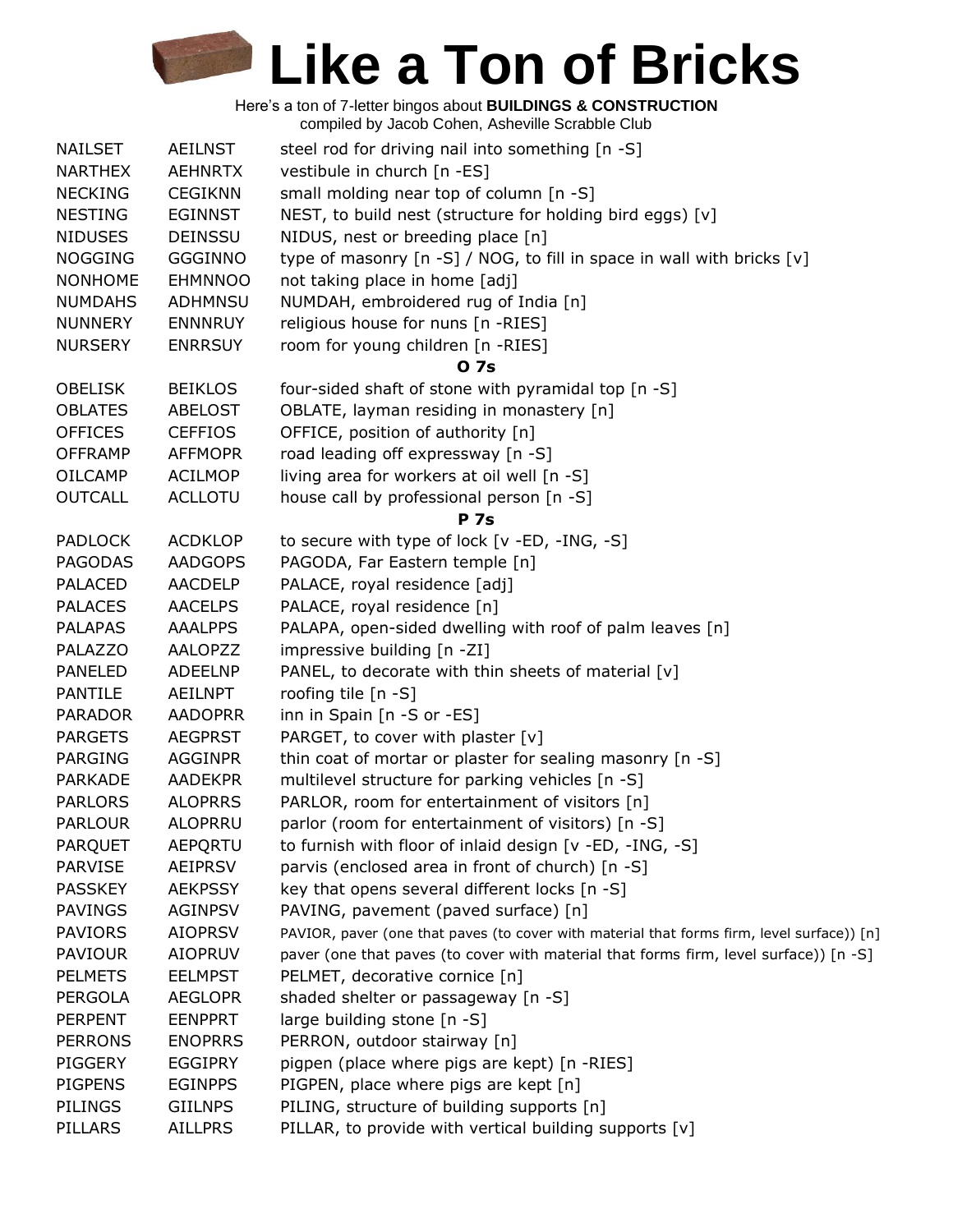Here's a ton of 7-letter bingos about **BUILDINGS & CONSTRUCTION**

compiled by Jacob Cohen, Asheville Scrabble Club

| <b>PISCARY</b> | <b>ACIPRSY</b> | place for fishing [n -RIES]                                                                         |
|----------------|----------------|-----------------------------------------------------------------------------------------------------|
| <b>PISSOIR</b> | <b>IIOPRSS</b> | public urinal [n -S]                                                                                |
| PITHEAD        | <b>ADEHIPT</b> | mine entrance [n -S]                                                                                |
| <b>PITSAWS</b> | <b>AIPSSTW</b> | PITSAW, large saw for cutting logs [n]                                                              |
| <b>PLAFOND</b> | <b>ADFLNOP</b> | elaborately decorated ceiling [n -S]                                                                |
| <b>PLANERS</b> | <b>AELNPRS</b> | PLANER, one that planes (to make smooth or even) [n]                                                |
| <b>PLANING</b> | <b>AGILNNP</b> | PLANE, to make smooth or even [v]                                                                   |
| <b>PLANKED</b> | <b>ADEKLNP</b> | PLANK, to cover with planks (long, flat pieces of lumber) [v]                                       |
| <b>PLASTER</b> | <b>AELPRST</b> | to cover with plaster (mixture of lime, sand, and water) [v -ED, -ING, -S]                          |
| <b>PLINTHS</b> | <b>HILNPST</b> | PLINTH, stone or slab upon which column or pedestal rests [n]                                       |
| <b>PLYWOOD</b> | <b>DLOOPWY</b> | building material [n -S]                                                                            |
| <b>PODIUMS</b> | <b>DIMOPSU</b> | PODIUM, small platform [n]                                                                          |
| <b>PONTINE</b> | <b>EINNOPT</b> | pertaining to bridges [adj]                                                                         |
| <b>PORCHED</b> | <b>CDEHOPR</b> | PORCH, covered structure at entrance to building [adj]                                              |
| <b>PORCHES</b> | <b>CEHOPRS</b> | PORCH, covered structure at entrance to building [n]                                                |
| <b>PORTALS</b> | <b>ALOPRST</b> | PORTAL, door, gate, or entrance [n]                                                                 |
| <b>PORTICO</b> | <b>CIOOPRT</b> | type of porch (covered structure at entrance to building) [n -S or -ES]                             |
| <b>POSADAS</b> | <b>AADOPSS</b> | POSADA, inn [n]                                                                                     |
| <b>POSTERN</b> | <b>ENOPRST</b> | rear door or gate [n -S]                                                                            |
| <b>PRECAST</b> | <b>ACEPRST</b> | to cast before placing into position [v PRECAST, -ING, -S]                                          |
| <b>PREFABS</b> | <b>ABEFPRS</b> | PREFAB, to construct beforehand [v]                                                                 |
| PREMIXT        | <b>EIMPRTX</b> | PREMIX, to mix before use [v]                                                                       |
| <b>PREPAVE</b> | <b>AEEPPRV</b> | to pave beforehand [v -D, -VING, -S]                                                                |
| <b>PREPREG</b> | <b>EEGPPRR</b> | reinforcing material already impregnated with synthetic resin [n -S]                                |
| <b>PRISONS</b> | <b>INOPRSS</b> | PRISON, to imprison (to confine (to shut within enclosure)) [v]                                     |
| <b>PRIVIES</b> | <b>EIIPRSV</b> | PRIVY, outhouse (toilet housed in small structure) [n]                                              |
| <b>PUEBLOS</b> | <b>BELOPSU</b> | PUEBLO, communal dwelling of certain Indian tribes [n]                                              |
| <b>PUGGING</b> | <b>GGGINPU</b> | act of preparing clay for making bricks or pottery [n -S] / PUG, to fill in with clay or mortar [v] |
| <b>PULPITS</b> | <b>ILPPSTU</b> | PULPIT, platform in church [n]                                                                      |
| <b>PUTLOCK</b> | <b>CKLOPTU</b> | putlog (horizontal supporting timber) [n -S]                                                        |
| <b>PUTLOGS</b> | <b>GLOPSTU</b> | PUTLOG, horizontal supporting timber [n]                                                            |
|                |                | Q <sub>7s</sub>                                                                                     |
| QUINTAS        | AINQSTU        | QUINTA, country estate in Portugal or Latin America [n]                                             |
| QUINZIE        | EIINQUZ        | quinzhee (shelter made by hollowing out pile of snow) [n -S]                                        |
| QUOINED        | DEINOQU        | QUOIN, to secure with type of wedge [v]                                                             |
|                |                | <b>R</b> 7s                                                                                         |
| <b>RADOMES</b> | <b>ADEMORS</b> | RADOME, domelike device used to shelter radar antenna [n]                                           |
| <b>RAFTERS</b> | <b>AEFRRST</b> | RAFTER, supporting beam [n]                                                                         |
| <b>RAGGLES</b> | <b>AEGGLRS</b> | RAGGLE, groove cut in masonry [n]                                                                   |
| <b>RAMADAS</b> | <b>AAADMRS</b> | RAMADA, roofed, open-sided shelter [n]                                                              |
| <b>RAMPART</b> | AAMPRRT        | to furnish with fortifying embankment [v -ED, -ING, -S]                                             |
| <b>RAVELIN</b> | AEILNRV        | type of fortification [n -S]                                                                        |
| <b>REBUILD</b> | <b>BDEILRU</b> | BUILD, to construct [v -LT or -ED, -ING, -S]                                                        |
| <b>RECTORY</b> | <b>CEORRTY</b> | rector's dwelling [n -RIES]                                                                         |
| <b>REDOUBT</b> | <b>BDEORTU</b> | enclosed fortification [n -S]                                                                       |
| <b>REEDIFY</b> | <b>DEEFIRY</b> | to rebuild (to construct) [v -FIED, -FYING, -FIES]                                                  |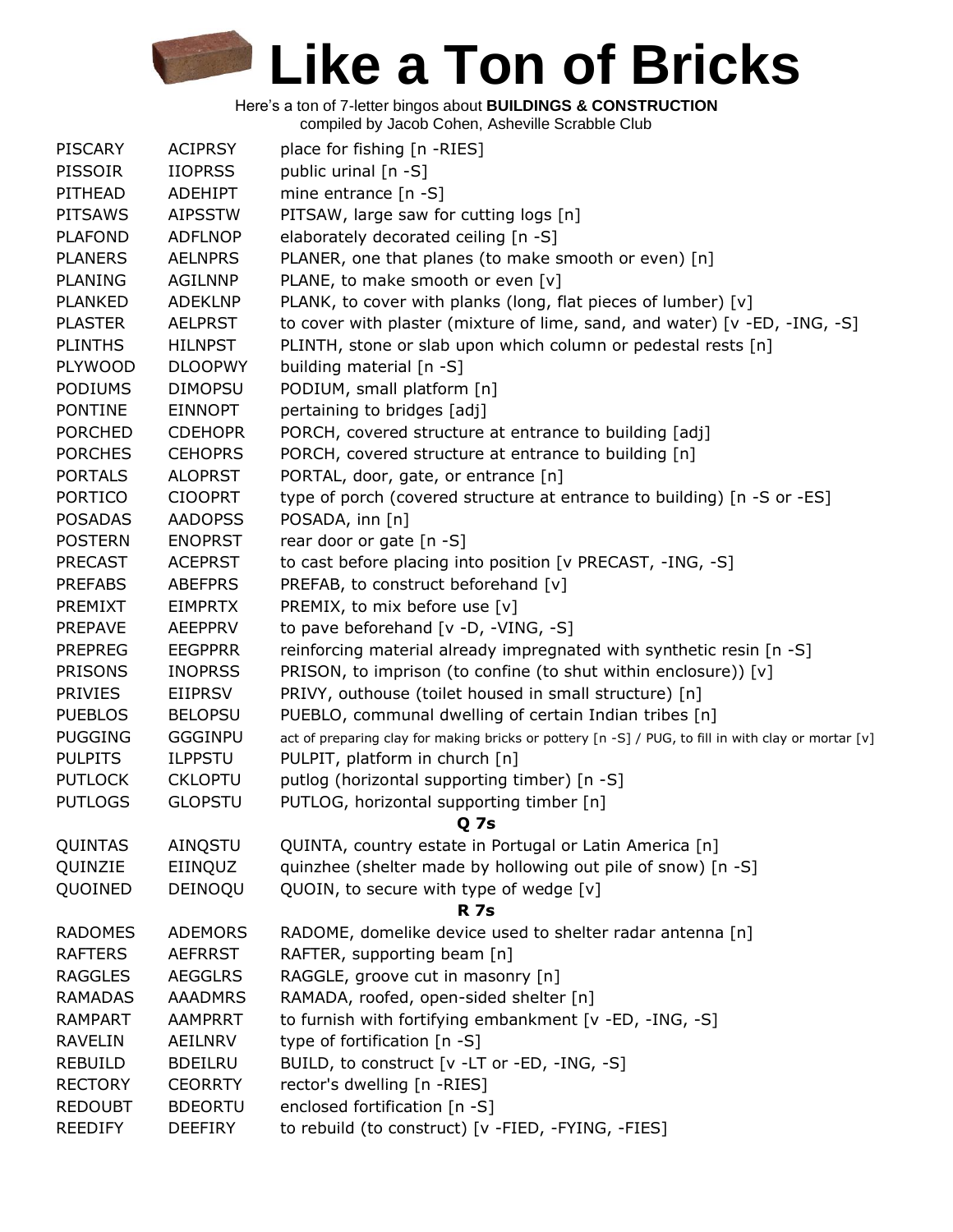| <b>REEDING</b> | <b>DEEGINR</b> | convex molding [n -S]                                                                           |
|----------------|----------------|-------------------------------------------------------------------------------------------------|
| <b>REERECT</b> | <b>CEEERRT</b> | ERECT, to build (to construct) [v -ED, -ING, -S]                                                |
| <b>REFRAME</b> | <b>AEEFMRR</b> | FRAME, to construct by putting together various parts $[v -D, -MING, -S]$                       |
| <b>REFRONT</b> | <b>EFNORRT</b> | to front again [v -ED, -ING, -S]                                                                |
| <b>REFUGED</b> | <b>DEEFGRU</b> | REFUGE, to give or take shelter [v]                                                             |
| <b>REFUGEE</b> | <b>EEEFGRU</b> | one who flees for safety [n -S]                                                                 |
| <b>REFUGES</b> | <b>EEFGRSU</b> | REFUGE, to give or take shelter [v]                                                             |
| <b>REGLAZE</b> | <b>AEEGLRZ</b> | GLAZE, to fit windows with glass panes [v -D, -ZING, -S]                                        |
| <b>REGLETS</b> | <b>EEGLRST</b> | REGLET, flat, narrow molding [n]                                                                |
| <b>REHOUSE</b> | <b>EEHORSU</b> | to establish in new housing unit [v -D, -SING, -S]                                              |
| <b>REMODEL</b> | <b>DEELMOR</b> | to make over [v -ED, -LLED, -ING, -LLING, -S]                                                   |
| <b>RENAILS</b> | <b>AEILNRS</b> | RENAIL, to nail again [v]                                                                       |
| <b>REPAINT</b> | AEINPRT        | to paint again [v -ED, -ING, -S]                                                                |
| <b>REPANEL</b> | <b>AEELNPR</b> | to panel again [v -ED, -LLED, -ING, -LLING, -S]                                                 |
| <b>REPAPER</b> | <b>AEEPPRR</b> | to paper again [v -ED, -ING, -S]                                                                |
| <b>REPATCH</b> | <b>ACEHPRT</b> | to patch again [v -ED, -ING, -ES]                                                               |
| <b>REPAVED</b> | <b>ADEEPRV</b> | REPAVE, to pave again [v]                                                                       |
| <b>REPAVES</b> | <b>AEEPRSV</b> | REPAVE, to pave again [v]                                                                       |
| <b>REREDOS</b> | <b>DEEORRS</b> | ornamental screen behind altar [n -ES]                                                          |
| <b>REROOFS</b> | <b>EFOORRS</b> | REROOF, ROOF, to provide with roof (external upper covering of building) [v]                    |
| <b>RESHOWS</b> | <b>EHORSSW</b> | RESHOW, to show again [v]                                                                       |
| <b>RESIDED</b> | <b>DDEEIRS</b> | RESIDE, to dwell permanently or continuously [v]                                                |
| <b>RESIDER</b> | <b>DEEIRRS</b> | resident (one who resides) [n -S]                                                               |
| <b>RESIDES</b> | <b>DEEIRSS</b> | RESIDE, to dwell permanently or continuously [v]                                                |
| <b>RESLATE</b> | AEELRST        | to slate again [v -D, -TING, -S]                                                                |
| <b>RETABLE</b> | <b>ABEELRT</b> | raised shelf above altar [n -S]                                                                 |
| <b>RETABLO</b> | <b>ABELORT</b> | retable (raised shelf above altar) [n -S]                                                       |
| RETILED        | <b>DEEILRT</b> | RETILE, to tile again [v]                                                                       |
| <b>RETILES</b> | <b>EEILRST</b> | RETILE, to tile again [v]                                                                       |
| <b>RIALTOS</b> | AILORST        | RIALTO, marketplace [n]                                                                         |
| <b>RIPRAPS</b> | <b>AIPPRRS</b> | RIPRAP, to strengthen with foundation of broken stones [v]                                      |
| <b>RIPSAWN</b> | <b>AINPRSW</b> | RIPSAW, to saw wood by cutting with grain [v]                                                   |
| <b>RIPSAWS</b> | <b>AIPRSSW</b> | RIPSAW, to saw wood by cutting with grain [v]                                                   |
| <b>ROADBED</b> | ABDDEOR        | foundation for railroad track [n -S]                                                            |
| <b>ROADWAY</b> | <b>AADORWY</b> | road (open way for public passage) [n -S]                                                       |
| <b>ROLLWAY</b> | <b>ALLORWY</b> | incline for rolling logs [n -S]                                                                 |
| <b>ROOFERS</b> | <b>EFOORRS</b> | ROOFER, one that builds or repairs roofs [n]                                                    |
| <b>ROOFING</b> | <b>FGINOOR</b> | material for roof [n -S] / ROOF, to provide with roof (external upper covering of building) [v] |
| <b>ROOFTOP</b> | <b>FOOOPRT</b> | roof $[n - S]$                                                                                  |
| <b>ROSACES</b> | <b>ACEORSS</b> | ROSACE, ornamentation resembling rose [n]                                                       |
| <b>ROTUNDA</b> | <b>ADNORTU</b> | round building [n -S]                                                                           |
| <b>RYOKANS</b> | <b>AKNORSY</b> | RYOKAN, Japanese inn [n]                                                                        |
|                |                | <b>S</b> 7s                                                                                     |
| <b>SALIENT</b> | <b>AEILNST</b> | part of fortification projecting closest to enemy [n -S]                                        |
| <b>SALOONS</b> | <b>ALNOOSS</b> | SALOON, tavern (place where liquor is sold to be drunk on premises) [n]                         |
| <b>SALTBOX</b> | <b>ABLOSTX</b> | type of house [n -ES]                                                                           |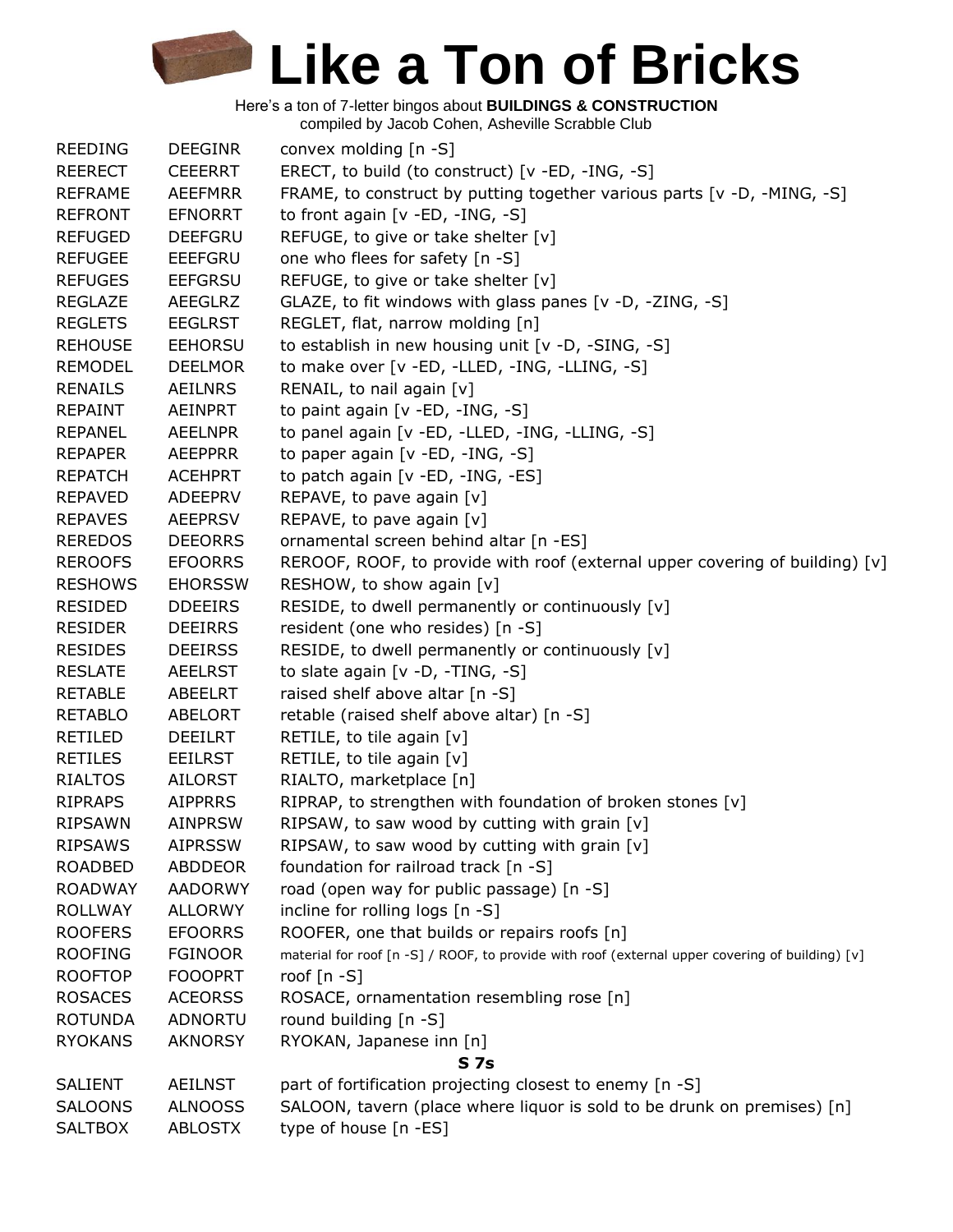| <b>SALTERN</b> | <b>AELNRST</b> | place where salt is produced [n -S]                                                 |
|----------------|----------------|-------------------------------------------------------------------------------------|
| <b>SALTERY</b> | <b>AELRSTY</b> | factory where fish is salted for storage [n -RIES]                                  |
| <b>SANCTUM</b> | <b>ACMNSTU</b> | sacred place [n -S or -TA]                                                          |
| <b>SANGARS</b> | <b>AAGNRSS</b> | SANGAR, temporary fortification for two or three men [n]                            |
| <b>SANGERS</b> | <b>AEGNRSS</b> | SANGER, sangar (temporary fortification for two or three men) [n]                   |
| <b>SAPPING</b> | <b>AGINPPS</b> | removal of foundation of building so as to weaken it [n -S]                         |
| <b>SASHING</b> | <b>AGHINSS</b> | SASH, to furnish with frame in which glass is set [v]                               |
| <b>SAWBUCK</b> | <b>ABCKSUW</b> | sawhorse (rack used to support piece of wood being sawed) [n -S]                    |
| <b>SAWDUST</b> | <b>ADSSTUW</b> | small particles of wood produced in sawing [n -S]                                   |
| <b>SAWLOGS</b> | <b>AGLOSSW</b> | SAWLOG, log large enough to saw into boards [n]                                     |
| SAWMILL        | <b>AILLMSW</b> | place where logs are sawed [n -S]                                                   |
| <b>SAWYERS</b> | <b>AERSSWY</b> | SAWYER, one that saws wood for living [n]                                           |
| <b>SCALEUP</b> | <b>ACELPSU</b> | increase based on fixed ratio [n -S]                                                |
| <b>SCARPHS</b> | <b>ACHPRSS</b> | SCARPH, to unite by means of type of joint [v]                                      |
| <b>SCHOOLS</b> | <b>CHLOOSS</b> | SCHOOL, to educate in institution of learning [v]                                   |
| <b>SEAPORT</b> | <b>AEOPRST</b> | harbor or town accessible to seagoing ships [n -S]                                  |
| <b>SEAWALL</b> | <b>AAELLSW</b> | wall to protect shoreline from erosion [n -S]                                       |
| <b>SERAILS</b> | <b>AEILRSS</b> | SERAIL, seraglio (harem (section of Muslim household reserved for women)) [n]       |
| <b>SETTEES</b> | <b>EEESSTT</b> | SETTEE, long seat with high back [n]                                                |
| <b>SEXTONS</b> | <b>ENOSSTX</b> | SEXTON, maintenance worker of church [n]                                            |
| <b>SHAMBAS</b> | <b>AABHMSS</b> | SHAMBA, farm in East Africa [n]                                                     |
| <b>SHEBEAN</b> | <b>ABEEHNS</b> | shebeen (place where liquor is sold illegally) [n -S]                               |
| <b>SHEBEEN</b> | <b>BEEEHNS</b> | place where liquor is sold illegally [n -S]                                         |
| <b>SHEDDED</b> | <b>DDDEEHS</b> | SHED, to house in shed (small, low structure) [v]                                   |
| <b>SHIMMED</b> | <b>DEHIMMS</b> | SHIM, to fill out or level by inserting thin wedge [v]                              |
| <b>SHINGLE</b> | <b>EGHILNS</b> | to cover with shingles (thin, oblong pieces of building material) [v -D, -LING, -S] |
| <b>SHINGLY</b> | <b>GHILNSY</b> | covered with small, loose stones [adj]                                              |
| <b>SHIPLAP</b> | <b>AHILPPS</b> | overlapping joint used in carpentry [n -S]                                          |
| <b>SHIPPEN</b> | <b>EHINPPS</b> | cowshed (shelter for cows) [n -S]                                                   |
| <b>SHIPPON</b> | <b>HINOPPS</b> | shippen (cowshed (shelter for cows)) [n -S]                                         |
| <b>SHITTER</b> | <b>EHIRSTT</b> | offensive word [n -S]                                                               |
| SHOPMAN        | <b>AHMNOPS</b> | one who owns or operates small store [n -MEN]                                       |
| <b>SHOPPES</b> | <b>EHOPPSS</b> | SHOPPE, small store [n]                                                             |
| <b>SHORING</b> | <b>GHINORS</b> | system of supporting timbers [n -S]                                                 |
| <b>SHRINED</b> | <b>DEHINRS</b> | SHRINE, to place in shrine (receptacle for sacred relics) [v]                       |
| <b>SHRINES</b> | <b>EHINRSS</b> | SHRINE, to place in shrine (receptacle for sacred relics) [v]                       |
| <b>SHUTING</b> | <b>GHINSTU</b> | SHUTE, to chute (to convey by chute (vertical passage)) [v]                         |
| <b>SHUTTER</b> | <b>EHRSTTU</b> | to provide with shutters (hinged window covers) [v -ED, -ING, -S]                   |
| <b>SIDINGS</b> | <b>DGIINSS</b> | SIDING, material used for surfacing frame building [n]                              |
| <b>SILAGES</b> | <b>AEGILSS</b> | SILAGE, fodder that has been preserved in silo [n]                                  |
| <b>SILOING</b> | <b>GIILNOS</b> | SILO, to store in silo (tall, cylindrical structure) [v]                            |
| <b>SKYWALK</b> | <b>AKKLSWY</b> | elevated walkway between two buildings [n -S]                                       |
| <b>SLABBED</b> | <b>ABBDELS</b> | SLAB, to remove slabs (broad, flat pieces) from log [v]                             |
| <b>SLAMMER</b> | <b>AELMMRS</b> | jail [n -S]                                                                         |
| <b>SLATERS</b> | <b>AELRSST</b> | SLATER, one that slates (to cover with slate (roofing material)) [n]                |
| <b>SLATIER</b> | <b>AEILRST</b> | SLATY, resembling slate [adj] / SLATEY [adj]                                        |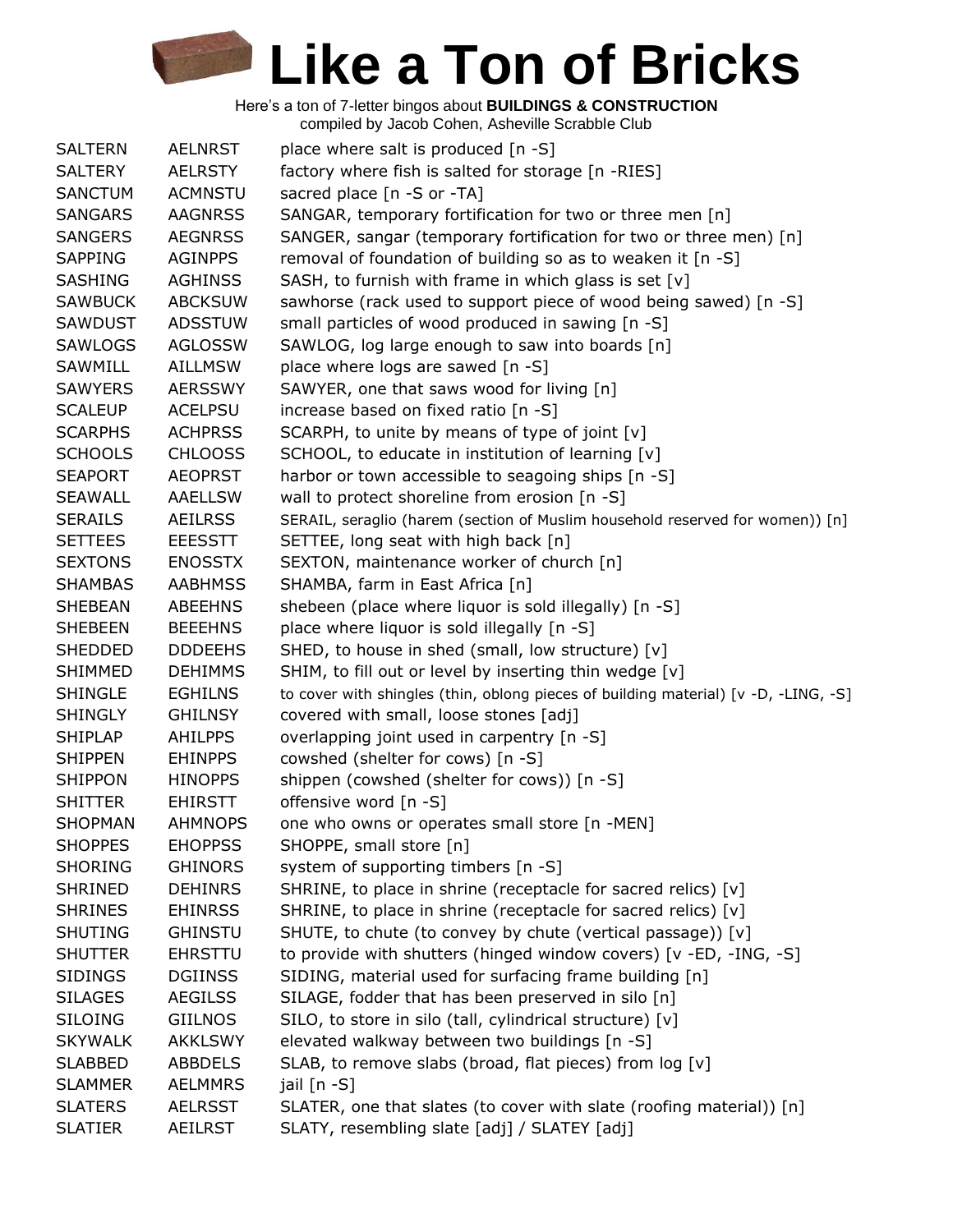| <b>SLATING</b> | <b>AGILNST</b> | act of one that slates $\lceil n - S \rceil$ / SLATE, to cover with slate (roofing material) $\lceil v \rceil$ |
|----------------|----------------|----------------------------------------------------------------------------------------------------------------|
| <b>SLATTED</b> | <b>ADELSTT</b> | SLAT, to provide with slats (narrow strips of wood or metal) $[v]$                                             |
| SODDIES        | <b>DDEIOSS</b> | SODDIE, soddy (house built of sod) [n] / SODDY [n]                                                             |
| <b>SOFFITS</b> | <b>FFIOSST</b> | SOFFIT, underside of architectural structure [n]                                                               |
| <b>SOVKHOZ</b> | <b>HKOOSVZ</b> | state-owned farm in former Soviet Union [n -ES or -Y]                                                          |
| <b>SPIKERS</b> | <b>EIKPRSS</b> | SPIKER, one that spikes (to fasten with spike (long, thick nail)) [n]                                          |
| <b>SPIKING</b> | <b>GIIKNPS</b> | SPIKE, to fasten with spike (long, thick nail) [v]                                                             |
| <b>SPILING</b> | <b>GIILNPS</b> | piling (structure of building supports) [n -S]                                                                 |
| <b>SPIRIER</b> | <b>EIIPRRS</b> | SPIRY, tall, slender, and tapering [adj]                                                                       |
| <b>SPIRING</b> | <b>GIINPRS</b> | SPIRE, to rise in tapering manner [v]                                                                          |
| <b>SPITALS</b> | <b>AILPSST</b> | SPITAL, hospital (medical institution) [n]                                                                     |
| <b>STABLED</b> | <b>ABDELST</b> | STABLE, to put in stable (shelter for domestic animals) [v]                                                    |
| <b>STABLES</b> | <b>ABELSST</b> | STABLE, to put in stable (shelter for domestic animals) [v]                                                    |
| <b>STADDLE</b> | <b>ADDELST</b> | platform on which hay is stacked [n -S]                                                                        |
| <b>STADIUM</b> | ADIMSTU        | structure in which athletic events are held [n -S]                                                             |
| <b>STAITHE</b> | AEHISTT        | wharf equipped for transferring coal from railroad cars into ships [n -S]                                      |
| <b>STALAGS</b> | AAGLSST        | STALAG, German prisoner-of-war camp [n]                                                                        |
| <b>STATUED</b> | ADESTTU        | STATUE, three-dimensional work of art [adj]                                                                    |
| <b>STATUES</b> | AESSTTU        | STATUE, three-dimensional work of art [n]                                                                      |
| <b>STEEPLE</b> | <b>EEELPST</b> | tapering structure on church tower [n -S]                                                                      |
| <b>STELENE</b> | <b>EEELNST</b> | STELA, inscribed slab used as monument [adj]                                                                   |
| <b>STICKED</b> | <b>CDEIKST</b> | STICK, to pierce with pointed object [v]                                                                       |
| <b>STILTED</b> | <b>DEILSTT</b> | STILT, to raise on stilts (long, slender poles) [v]                                                            |
| <b>STORAGE</b> | <b>AEGORST</b> | place for storing $[n -S]$                                                                                     |
| <b>STOREYS</b> | <b>EORSSTY</b> | STOREY, horizontal division of building [n]                                                                    |
| <b>STUCCOS</b> | <b>CCOSSTU</b> | STUCCO, to coat with type of plaster [v]                                                                       |
| <b>STUDIOS</b> | <b>DIOSSTU</b> | STUDIO, artist's workroom [n]                                                                                  |
| <b>SUBBASE</b> | ABBESSU        | lowest part of base [n -S]                                                                                     |
| <b>SUBJOIN</b> | <b>BIJNOSU</b> | to add at end $[v - ED, -ING, -S]$                                                                             |
| <b>SUBLOTS</b> | <b>BLOSSTU</b> | SUBLOT, subdivision of lot [n]                                                                                 |
| <b>SUBSITE</b> | <b>BEISSTU</b> | subdivision of site [n -S]                                                                                     |
| <b>SUCCAHS</b> | ACCHSSU        | SUCCAH, sukkah (temporary shelter in which meals are eaten during Jewish festival) [n]                         |
| <b>SUCCOTH</b> | <b>CCHOSTU</b> | SUCCAH, sukkah (temporary shelter in which meals are eaten during Jewish festival) [n]                         |
| <b>SUKKAHS</b> | AHKKSSU        | SUKKAH, temporary shelter in which meals are eaten during Jewish festival [n]                                  |
| <b>SUKKOTH</b> | <b>HKKOSTU</b> | SUKKAH, temporary shelter in which meals are eaten during Jewish festival [n]                                  |
| <b>SUNDECK</b> | <b>CDEKNSU</b> | deck that is exposed to sun [n -S]                                                                             |
| <b>SUNROOM</b> | <b>MNOORSU</b> | room built to admit great amount of sunlight [n -S]                                                            |
| <b>SUNTRAP</b> | ANPRSTU        | pleasantly sunny sheltered place [n -S]                                                                        |
| <b>SURBASE</b> | <b>ABERSSU</b> | molding or border above base of structure [n -S]                                                               |
| <b>SYNAGOG</b> | <b>AGGNOSY</b> | building for Jewish worship [n -S]                                                                             |
| <b>SYPHERS</b> | <b>EHPRSSY</b> | SYPHER, to overlap so as to make even surface, as beveled plank edges [v]                                      |
|                |                | <b>T7s</b>                                                                                                     |
| <b>TAILING</b> | <b>AGIILNT</b> | part of projecting stone or brick that is inserted into wall [n -S]                                            |
| <b>TALOOKA</b> | <b>AAKLOOT</b> | taluk (estate in India) [n -S]                                                                                 |
| <b>TALUKAS</b> | AAKLSTU        | TALUKA, taluk (estate in India) [n]                                                                            |
| <b>TANNERY</b> | <b>AENNRTY</b> | place where hides are tanned [n -RIES]                                                                         |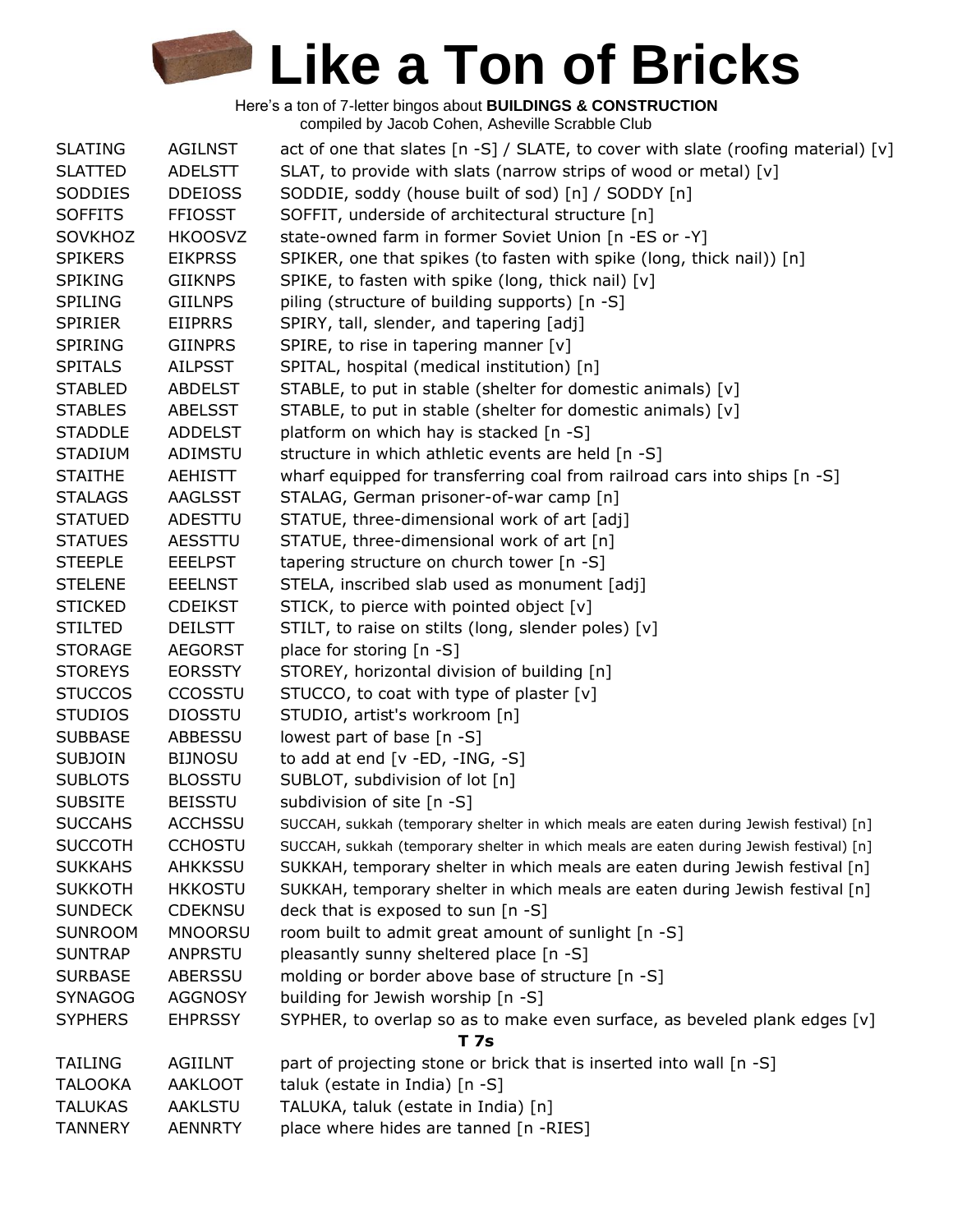| <b>TAPISES</b> | <b>AEIPSST</b> | TAPIS, material used for wall hangings and floor coverings [n]             |
|----------------|----------------|----------------------------------------------------------------------------|
| <b>TAPROOM</b> | <b>AMOOPRT</b> | barroom (room where liquor is sold) [n -S]                                 |
| <b>TAVERNA</b> | <b>AAENRTV</b> | cafe in Greece [n -S]                                                      |
| <b>TAVERNS</b> | <b>AENRSTV</b> | TAVERN, place where liquor is sold to be drunk on premises [n]             |
| <b>TAXIWAY</b> | <b>AAITWXY</b> | paved strip at airport [n -S]                                              |
| <b>TEAROOM</b> | <b>AEMOORT</b> | restaurant serving tea [n -S]                                              |
| <b>TEASHOP</b> | <b>AEHOPST</b> | tearoom (restaurant serving tea) [n -S]                                    |
| <b>TECTUMS</b> | <b>CEMSTTU</b> | TECTUM, rooflike structure [n]                                             |
| <b>TEEPEES</b> | <b>EEEEPST</b> | TEEPEE, tepee (conical tent of some Native Americans) [n]                  |
| <b>TEGULAE</b> | <b>AEEGLTU</b> | TEGULA, flat roof tile used in ancient Rome [n]                            |
| <b>TELAMON</b> | <b>AELMNOT</b> | male figure used as supporting column [n -S]                               |
| <b>TELFORD</b> | <b>DEFLORT</b> | road made of stones [n -S]                                                 |
| <b>TEMPLED</b> | <b>DEELMPT</b> | TEMPLE, house of worship [adj]                                             |
| <b>TEMPLES</b> | <b>EELMPST</b> | TEMPLE, house of worship [n]                                               |
| <b>TENAILS</b> | <b>AEILNST</b> | TENAIL, tenaille (outer defense) [n]                                       |
| <b>TENONED</b> | <b>DEENNOT</b> | TENON, to unite by means of tenon (projection on end of piece of wood) [v] |
| <b>TENTAGE</b> | <b>AEEGNTT</b> | supply of tents [n -S]                                                     |
| <b>TENTING</b> | <b>EGINNTT</b> | TENT, to live in tent (type of portable shelter) [v]                       |
| <b>TEOPANS</b> | <b>AENOPST</b> | TEOPAN, teocalli (Aztec temple) [n]                                        |
| <b>TERMITE</b> | EEIMRTT        | insect resembling ant [n -S]                                               |
| <b>TERRACE</b> | <b>ACEERRT</b> | to provide with terrace (raised embankment) [v -D, -CING, -S]              |
| <b>TESTUDO</b> | <b>DEOSTTU</b> | portable screen used as shield by ancient Romans [n -DINES, -S]            |
| <b>TEXASES</b> | <b>AEESSTX</b> | TEXAS, uppermost structure on steamboat [n]                                |
| <b>THACKED</b> | <b>ACDEHKT</b> | THACK, to thatch (to cover with thatch (plant stalks or foliage)) [v]      |
| <b>THATCHY</b> | <b>ACHHTTY</b> | resembling thatch [adj -HIER, -HIEST]                                      |
| <b>THEATER</b> | <b>AEEHRTT</b> | building for dramatic presentations [n -S]                                 |
| <b>THEATRE</b> | <b>AEEHRTT</b> | theater (building for dramatic presentations) [n -S]                       |
| <b>TIMBERS</b> | <b>BEIMRST</b> | TIMBER, to furnish with timber (wood used as building material) [v]        |
| TIMBERY        | <b>BEIMRTY</b> | TIMBER, to furnish with timber (wood used as building material) [adj]      |
| <b>TOENAIL</b> | <b>AEILNOT</b> | to fasten with obliquely driven nails [v -ED, -ING, -S]                    |
| <b>TOLLWAY</b> | <b>ALLOTWY</b> | road on which tolls are collected [n -S]                                   |
| <b>TOMBING</b> | <b>BGIMNOT</b> | TOMB, to place in tomb (burial vault or chamber) [v]                       |
| <b>TOPONYM</b> | <b>MNOOPTY</b> | name of place $[n - S]$                                                    |
| <b>TOTEMIC</b> | <b>CEIMOTT</b> | TOTEM, natural object serving as emblem of family or clan [adj]            |
| <b>TOWERED</b> | <b>DEEORTW</b> | TOWER, to rise to great height [v]                                         |
| <b>TOYSHOP</b> | <b>HOOPSTY</b> | shop where toys are sold [n -S]                                            |
| <b>TRANSOM</b> | <b>AMNORST</b> | small window above door or another window [n -S]                           |
| TRENAIL        | <b>AEILNRT</b> | treenail (wooden peg used for fastening timbers) [n -S]                    |
| <b>TRESSEL</b> | <b>EELRSST</b> | trestle (framework for supporting bridge) [n -S]                           |
| <b>TRESTLE</b> | <b>EELRSTT</b> | framework for supporting bridge [n -S]                                     |
| <b>TRILITH</b> | HIILRTT        | prehistoric structure of three large stones [n -S]                         |
| <b>TROWELS</b> | <b>ELORSTW</b> | TROWEL, to smooth with trowel (hand tool having flat blade) [v]            |
| TRUMEAU        | <b>AEMRTUU</b> | column supporting part of doorway [n -X]                                   |
| <b>TRUNNEL</b> | <b>ELNNRTU</b> | treenail (wooden peg used for fastening timbers) [n -S]                    |
| <b>TURNOFF</b> | <b>FFNORTU</b> | road that branches off from larger one [n -S]                              |
| <b>TURRETS</b> | <b>ERRSTTU</b> | TURRET, small tower [n]                                                    |
|                |                |                                                                            |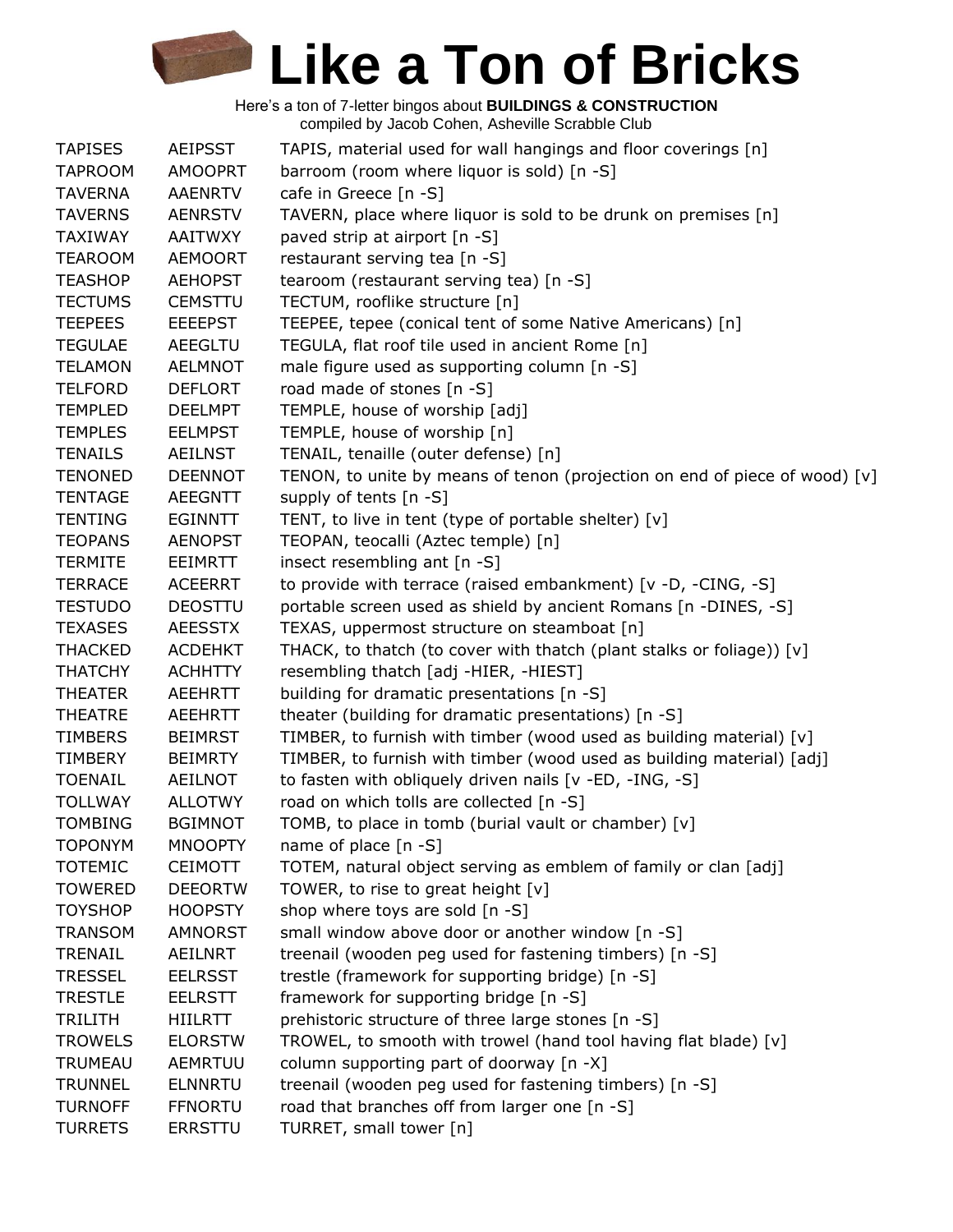Here's a ton of 7-letter bingos about **BUILDINGS & CONSTRUCTION** compiled by Jacob Cohen, Asheville Scrabble Club

#### **U 7s**

| <b>ULPANIM</b> | AILMNPU        | ULPAN, school in Israel for teaching Hebrew [n]                             |
|----------------|----------------|-----------------------------------------------------------------------------|
| <b>UNBRACE</b> | <b>ABCENRU</b> | to free from braces $[v -D, -CING, -S]$                                     |
| <b>UNBUILD</b> | <b>BDILNUU</b> | to demolish (to destroy) [v -LT, -ING, -S]                                  |
| <b>UNCINUS</b> | <b>CINNSUU</b> | uncinate structure [n -NI]                                                  |
| <b>UNGATED</b> | <b>ADEGNTU</b> | not gated (to supply with gate (movable barrier)) [adj]                     |
| <b>UNHINGE</b> | EGHINNU        | to remove from hinges [v -D, -GING, -S]                                     |
| <b>UNHOUSE</b> | <b>EHNOSUU</b> | to deprive of protective shelter [v -D, -SING, -S]                          |
| <b>UNNAILS</b> | AILNNSU        | UNNAIL, to remove nails from [v]                                            |
| <b>UNPAVED</b> | <b>ADENPUV</b> | PAVE, to cover with material that forms firm, level surface [adj]           |
| <b>UNRAZED</b> | <b>ADENRUZ</b> | not razed (to tear down or demolish) [adj]                                  |
| <b>UNROOFS</b> | <b>FNOORSU</b> | UNROOF, to strip off roof of $[v]$                                          |
| <b>UPBUILD</b> | <b>BDILPUU</b> | to build up $[v -LT, -ING, -S]$                                             |
| <b>UPCYCLE</b> | <b>CCELPUY</b> | to recycle into something of greater value [v -D, -LING, -S]                |
| <b>UPKEEPS</b> | <b>EEKPPSU</b> | UPKEEP, cost of maintaining something in good condition [n]                 |
| <b>URINALS</b> | <b>AILNRSU</b> | URINAL, fixture used for urinating [n]                                      |
| <b>UTOPIAS</b> | <b>AIOPSTU</b> | UTOPIA, place of ideal perfection [n]                                       |
|                |                | <b>V</b> 7s                                                                 |
| <b>VAULTED</b> | <b>ADELTUV</b> | VAULT, to provide with vault (arched ceiling) [v]                           |
| <b>VENEERS</b> | <b>EEENRSV</b> | VENEER, to overlay with thin layers of material [v]                         |
| <b>VERANDA</b> | <b>AADENRV</b> | type of porch (covered structure at entrance to building) [n -S]            |
| <b>VIADUCT</b> | <b>ACDITUV</b> | type of bridge [n -S]                                                       |
|                |                | <b>W</b> 7s                                                                 |
| <b>WALKUPS</b> | <b>AKLPSUW</b> | WALKUP, apartment house having no elevator [n]                              |
| WALLING        | AGILLNW        | WALL, to provide with wall (upright structure built to enclose area) [v]    |
| <b>WARDENS</b> | <b>ADENRSW</b> | WARDEN, chief officer of prison [n]                                         |
| <b>WARRENS</b> | <b>AENRRSW</b> | WARREN, place where rabbits live and breed [n]                              |
| <b>WAYLESS</b> | <b>AELSSWY</b> | having no road or path [adj]                                                |
| WAYSIDE        | <b>ADEISWY</b> | side of road [n -S]                                                         |
| <b>WHATNOT</b> | <b>AHNOTTW</b> | ornamental set of shelves [n -S]                                            |
| <b>WICKETS</b> | <b>CEIKSTW</b> | WICKET, small door or gate [n]                                              |
| <b>WICKIUP</b> | <b>CIIKPUW</b> | Native American hut [n -S]                                                  |
| <b>WICKYUP</b> | <b>CIKPUWY</b> | wickiup (Native American hut) [n -S]                                        |
| WIGWAMS        | AGIMSWW        | WIGWAM, Native American dwelling [n]                                        |
| <b>WINDOWS</b> | <b>DINOSWW</b> | WINDOW, to provide with window (opening in wall to admit light and air) [v] |
| WINDOWY        | <b>DINOWWY</b> | having many windows [adj]                                                   |
| <b>WINNOCK</b> | <b>CIKNNOW</b> | window $[n - S]$                                                            |
| <b>WITHINS</b> | <b>HIINSTW</b> | WITHIN, interior place or area [n]                                          |
| <b>WITHOUT</b> | <b>HIOTTUW</b> | exterior place or area [n -S]                                               |
|                |                | X 7s                                                                        |
|                |                | <b>Y 7s</b>                                                                 |
| YARDAGE        | AADEGRY        | use of enclosure for livestock at railroad station [n -S]                   |
| YARDING        | <b>ADGINRY</b> | YARD, to put in yard (tract of ground adjacent to building) [v]             |
| YESHIVA        | <b>AEHISVY</b> | orthodox Jewish school [n -S or -VOT or -VOTH]                              |
|                |                | $Z$ 7s                                                                      |
| ZIKURAT        | <b>AIKRTUZ</b> | ziggurat (ancient Babylonian temple tower) [n -S]                           |